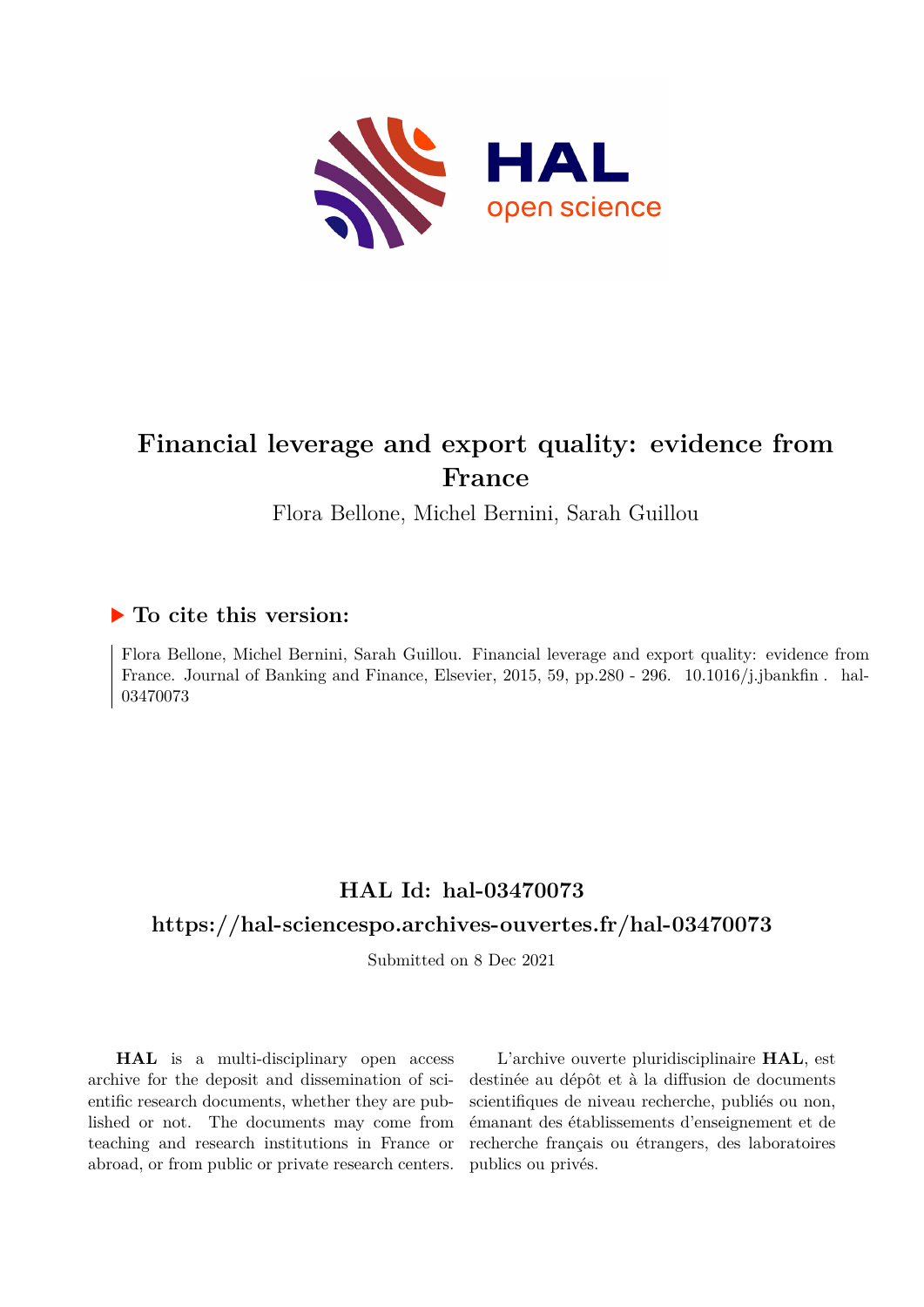Contents lists available at [ScienceDirect](http://www.sciencedirect.com/science/journal/03784266)

# Journal of Banking & Finance

journal homepage: [www.elsevier.com/locate/jbf](http://www.elsevier.com/locate/jbf)

# Financial leverage and export quality: Evidence from France

Michele Bernini<sup>a,\*,1</sup>, Sarah Guillou <sup>b,2,3</sup>, Flora Bellone <sup>c,3,4</sup>

a National Institute of Economic and Social Research, 2 Dean Trench Street, Smith Square, SW1P 3HE London, United Kingdom

<sup>b</sup> OFCE, 60 rue Dostoievski, 06902 Valbonne, Sophia Antipolis, France

 $c$ GREDEG-CNRS, 250 rue Albert Einstein, 06560 Valbonne, Sophia Antipolis, France

# article info

Article history: Received 29 October 2014 Accepted 27 June 2015 Available online 10 July 2015

JEL classification: G11 G32 F14 L11

Keywords: Capital structure Investment Output quality Exports

# ABSTRACT

Does corporate financial structure matter for a firm's ability to compete in international markets through output quality? This study answers this question by using firm-level export and balance sheet data covering a large sample of French manufacturing exporters over the period 1997–2007. The main result is that there is a negative causal relation between a firm's leverage and export quality, where quality is inferred from the estimation of a discrete choice model of foreign consumers' demand. This result is robust across different specifications and estimation techniques. In addition, by estimating investment models we find that the negative impact of leverage on quality is consistent with theories predicting that the agency cost of debt determines suboptimal investment.

- 2015 Elsevier B.V. All rights reserved.

#### 1. Introduction

Departing from the Modigliani and Miller (1958) theorem, a number of empirical studies questions the irrelevance of corporate financial structure for real activities by showing that leverage, as a measure of debt financing, affects investment patterns and productivity growth (e.g., Lang et al., 1996; Ahn et al., 2006; Coricelli et al., 2012). Contributions to the international trade literature show that a firm's export activity depends on financial factors, and several papers suggest that exporters are less leveraged and more liquid than non-exporters (e.g., Bellone et al., 2010; Minetti and Zhu, 2011).

The present study provides new elements to understand the relation between a company's financial structure and export performance by investigating whether leverage affects a firm's ability to compete in foreign markets through output quality. This research question is relevant from a policy perspective. On the

<sup>3</sup> GREDEG-CNRS.

one hand, the promotion of quality as a dimension of international competitiveness is an objective of high-income economies facing price competition from low-wage countries. On the other hand, because corporate financial structure is sensitive to policy parameters, the debt-quality nexus should be considered when evaluating the implications of policies that may affect a firm's financial structure. For example, the relation between debt financing and output quality can be a channel through which corporate tax reforms affect exporters' performance, if their level of debt respond to changes in profit taxation.

A possible link between financial leverage and output quality emerges by observing that debt financing redirects investment toward short-term projects (Maksimovic and Titman, 1991; Peyer and Shivdasani, 2001), while quality upgrading requires upfront investment delivering higher returns in the long-term (Shapiro, 1983). In addition, upgrading output quality requires firm-specific activities such as market research and R&D that generate few collateralizable assets. Hence, these activities are more difficult to monitor by bondholders, who may therefore require a higher premium on the cost of debt to bear the risk of default and moral hazard (Long and Malitz, 1985). Hence, ceteris paribus firms with high levels of debt should find it more costly and have less incentive to invest in quality upgrading. By signaling higher risk of bankruptcy, high leverage may also discourage a firm's





Journal of<br>BANKING<br>& FINANCE 60

<sup>⇑</sup> Corresponding author.

E-mail address: [m.bernini@niesr.ac.uk](mailto:m.bernini@niesr.ac.uk) (M. Bernini).

 $<sup>1</sup>$  National Institute of Economic and Social Research.</sup>

<sup>2</sup> SciencesPo-OFCE and SKEMA Business School.

<sup>4</sup> University of Nice, Sophia Antipolis.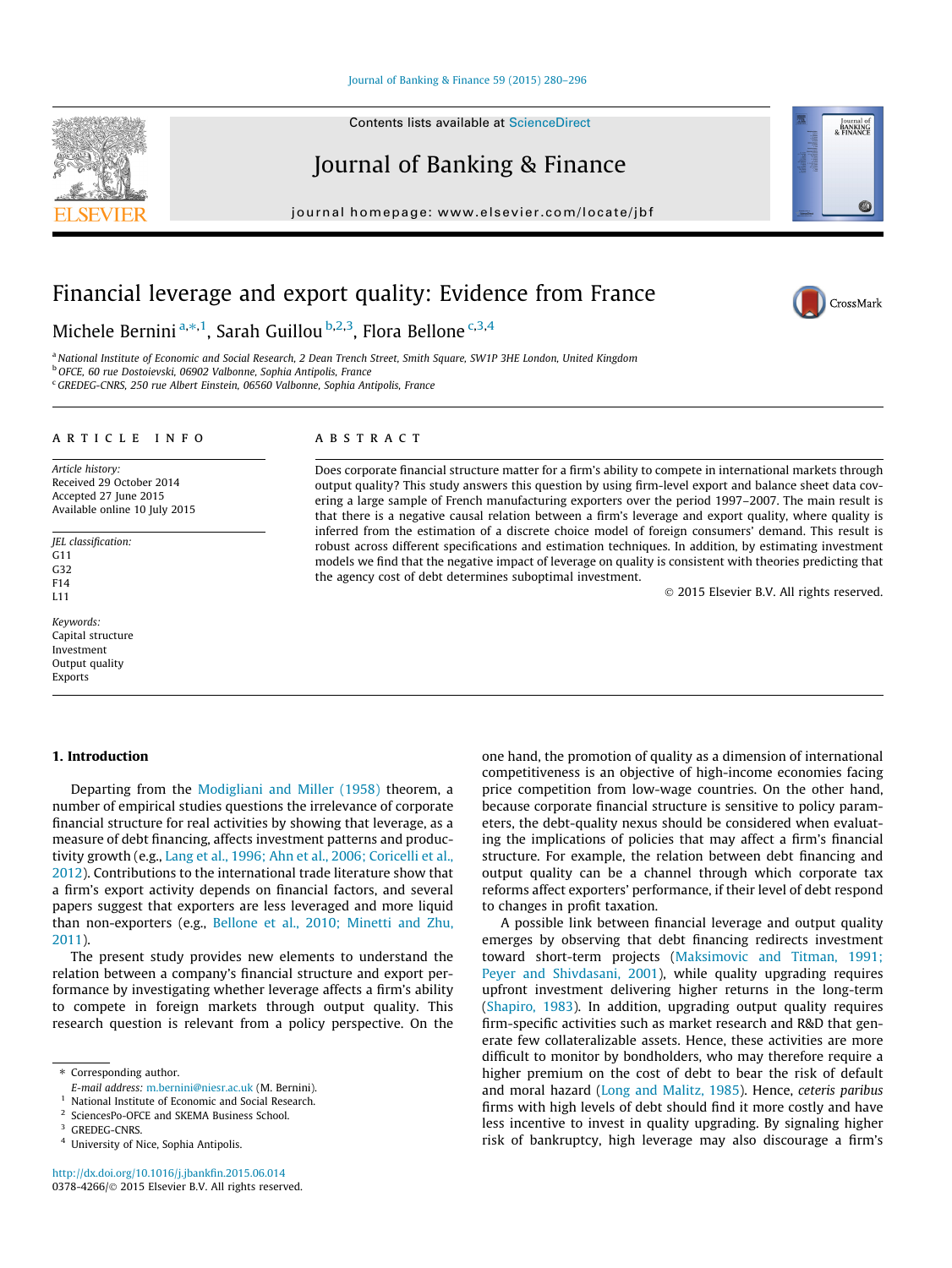suppliers from making relationship-specific investment, or it may compromise the expectations of its customers on the provision of post-sale services (Titman, 1984; Kale and Shahrur, 2007). It is then possible that these channels further reduce the perceived or real quality of a highly leveraged firm's products.

However, the intense use of debt financing may also result from a profit optimizing choice of the company or from the strategic use of financial leverage to acquire advantages over the competitors (Jensen and Meckling, 1976; Myers and Majluf, 1984; Brander and Lewis, 1986). In these cases, we expect high leverage to be chosen also by firms with sufficient internal liquidity because the negative effect of leverage on quality is offset by its positive effects on efficiency and market position. On the basis of these theoretical premises, we formulate three hypotheses on the impact of debt on export quality. First, more leveraged firms export lower quality varieties within narrowly defined product categories. Second, the effect of leverage on quality is stronger for illiquid exporters that have less ability to substitute internal funds for debt. Third, the negative impact of leverage is stronger in less concentrated industries with less scope for strategic interactions among competitors.

These hypotheses are investigated by using a rich dataset combining flow-level export data with firm-level balance sheet data on French companies. This dataset covers a large sample of exporters over the period 1997–2007, and it allows to conduct panel analyses both at the level of the individual export flow (i.e., firm-product-destination) and at the level of individual exporters. Because leverage is expected to impact output quality through investment, this premise is tested by estimating an investment equation augmented with an indicator of financial leverage. The relation between leverage and export quality is then investigated by estimating a model where the dependent variable is either a firm-level or a flow-level proxy for export quality. This proxy is obtained from the estimation of a discrete choice model of foreign consumer demand that exploits information on market shares and prices to infer the relative quality of each exported variety vis-a-vis the varieties exported by other firms targeting the same export destination within the same product category (Berry, 1994; Khandelwal, 2010). A negative correlation between quality and leverage is first obtained from an OLS model exploiting quality variations across varieties of the same product exported to a single market by companies with different levels of debt. A causal claim on this relation is supported by the use of a Two Stage Least Squares (2SLS) and Instrumental Variable Fixed Effect models introducing external instruments to address the endogeneity of leverage in regressions on quality, while controlling for firm-level unobserved heterogeneity and industry-level factors.

Our paper relates closely to the financial literature that investigates the nexus between a firm's capital structure and the product market. In the model of Brander and Lewis (1986) financial leverage is used by Cournot oligopolists to commit to higher levels of output at the expense of the competitors. While there is some evidence that industry concentration leads to higher levels of leverage and to the strategic use of debt among competitors (MacKay and Phillips, 2005), there is no clear empirical support for a positive relationship between leverage, investment and market performance (e.g., Campello, 2003, 2006). A recent extension of the original model of Brander and Lewis rationalizes this conflicting evidence, by showing that the limited liability of debt may also decrease a firm's incentive to invest when a firm's investment decision is introduced explicitly in the theoretical setup (Clayton, 2009).

By investigating the impact of a firm's level of debt on its export quality our contribution to the financial literature is twofold. First, we empirically identify a specific channel through which capital structure affects a firm's competitive position in foreign markets. To our knowledge, this is the first study that investigates the

impact of leverage on quality for a large sample of companies from different manufacturing industries. Second, our empirical setting is favorable to address the ambiguous direction of causality between a firm's capital structure and the nature of the competitive environment. If a firm's financial leverage responds strategically to changes in the structure of the product market, it is expected to respond more sensitively to changes in the domestic market because this constitutes the single most important market for the majority of firms. Because our measure of quality is based on foreign sales, we can convincingly control for cross-industry heterogeneity in market structure (i.e., with industry-level or firm-level fixed effects), changes in the concentration of the domestic market (i.e., with time varying indices of market structure) while still retaining sufficient variation in the dependent variable to identify the impact of a firm's financial structure on quality.

The remainder of the paper is structured as follows. Section 2 introduces the conceptual framework underpinning the relation between leverage and quality. Section 3 describes the dataset and details the construction of the main variables. Section 4 illustrates the econometric specifications of the investment and the quality equation and motivates the choice of estimation methods. Section 5 describes the results and introduces robustness checks. Section 6 concludes.

#### 2. Leverage, investment and quality

The milestone result of Modigliani and Miller (1958, 1963) that a firm's financial structure is irrelevant for investment depends crucially on the Arrow–Debreu setting of complete markets without information asymmetries, taxes, transaction or bankruptcy costs. In contrast, Myers (1977) shows that debt financing may induce suboptimal investment in the presence of uncertain returns and conflicting interests between creditors and stockholders. Despite the distortive effect of debt on investment, the 'pecking order theory' of capital structure suggests that this source of financing is used by companies with insufficient internal funds when information asymmetries between current and perspective stockholders increase the cost of equity financing above the cost of debt (Myers and Majluf, 1984). Jointly taken these results suggest that firms with greater dependence on debt are more subject to underinvestment. To the extent that investment is required to upgrade product quality, highly leveraged companies may be less capable to adjust output quality to seize demand opportunities arising from cross-sectional and longitudinal variations in consumers' preferences.

In addition, quality upgrading requires more intangible assets than alternative projects. The model of Long and Malitz (1985) shows that the agency cost of debt financing is relatively higher for investments in intangibles such as R&D and advertisement because these assets cannot be pledged as collateral and it is more difficult for bondholders to monitor the use of resources. Consistently with the predictions of their model, they observe that US firms undertaking more advertising and R&D choose a less leveraged financial structure. This result is largely supported by the empirical literature on R&D financing that provides strong evidence that this kind of investment is particularly sensitive to the availability of internal resources (e.g., Hall, 2002).

An alternative story on the negative relation between leverage and quality emphasizes the short-term bias determined by debt financing on a firm's investment choice. In the presence of bankruptcy costs, a highly leveraged company may prefer low-risk investment opportunities that in the short-term generate sufficient cash-flow for debt service. Along this line of argument, Maksimovic and Titman (1991) present a model in which investment in product quality develops 'reputation capital' that allows a firm to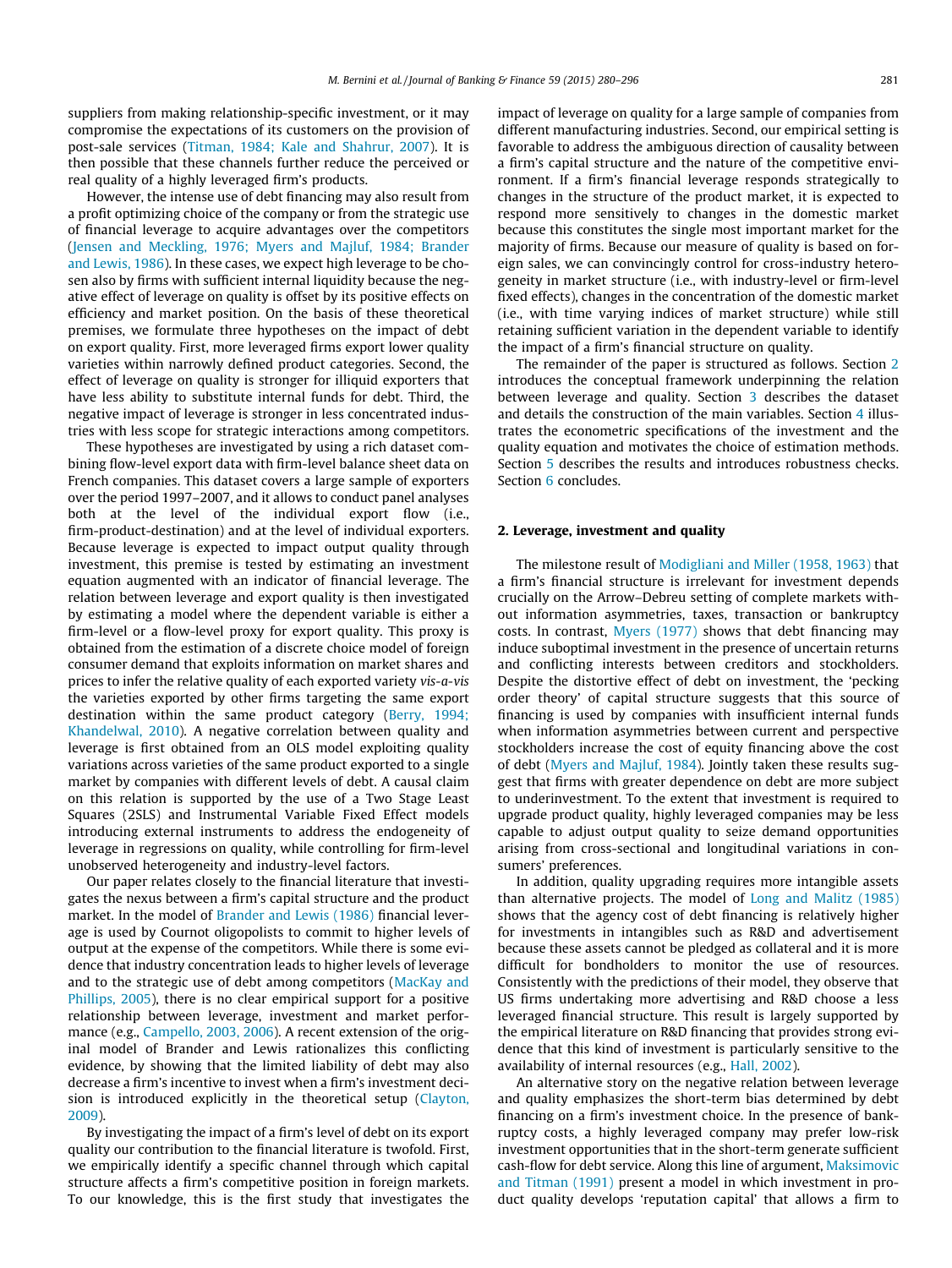charge higher prices in the future. High leverage increases the probability of future bankruptcy, it shortens a firm's optimization horizon and reduces present investment in quality. In addition, highly leveraged firms that face an immediate threat of bankruptcy may reduce quality to cut costs and to sustain cash-flows for debt servicing. In the words of the authors, this strategy is equivalent to ''obtaining an involuntary loan from consumers because the reduction in future revenue resulting from the loss of reputation corresponds to the repayment'' (Maksimovic and Titman, 1991, p. 117). Supporting empirical evidence emerges from the US supermarket industry where more leveraged companies incur frequent shortfalls in inventories (i.e., an industry specific proxy for 'bad quality') to preserve cash-flow for debt servicing (Matsa, 2011). Peyer and Shivdasani (2001) exploit leveraged recapitalizations to identify the impact of debt on a company's allocation of investment across different business segments. After finding that leveraged recapitalizations redirect a firm's investment toward activities with higher current cash-flow, they similarly conclude that there is evidence of a short-term investment bias induced by higher debt. Lastly, high leverage may worsen the quality of a firm's output when suppliers and customers base their expectations on a firm's risk of bankruptcy on its level of debt (Titman, 1984; Kale and Shahrur, 2007). Indeed, customers requiring post-sale service may evaluate of lower quality the product provided by a firm with greater risk of bankruptcy, and suppliers may be less willing to make sunk investment to customize the intermediate inputs sold to a highly leveraged firm, with negative consequences for the quality of the final good.

Differences in preferences, product standards and regulations are important barriers to trade imposing upfront costs on firms entering foreign markets. Because foreign sales are more uncertain and difficult to monitor by lenders, the agency cost of debt may be higher when it comes to financing foreign operations (Feenstra et al., 2011). Empirically, financial constraints have been found preventing some firms from selecting into exporting and expanding their foreign operations (Bellone et al., 2010; Minetti and Zhu, 2011; Manova and Zhang, 2012; Amiti and Weinstein, 2011). Hence it might be expected that export activity exacerbates the agency cost of debt when it comes to finance quality upgrading. Drawing on these theoretical results and empirical evidence, we formulate our first working hypothesis:

Hyp 1: Exporters with high level of debt have a cost-disadvantage or fewer incentives to invest in quality upgrading projects. As a result, they export low quality varieties.

However, the 'trade-off theory' of corporate financial structure suggests that, despite the agency cost of debt, a leveraged financial structure can also result from a value optimizing choice. For example, Jensen and Meckling (1976) show that if ownership and management are separated, and if perfect monitoring is impossible (or costly), debt acts as a 'disciplinary device' on managers by limiting free cash-flow and unprofitable discretionary spending. Margaritis and Psillaki (2010) provide some evidence consistent with this hypothesis by finding that more efficient firms choose higher levels of leverage. In addition, because interest rate payments can be deducted from taxable profits, debt 'shields' profits from taxation (Kraus and Litzenberger, 1973). Unfortunately, in our dataset it is not possible to identify firms for which high leverage characterizes the optimal financial structure. $5$  However, when a firm has greater internal resources, it is more likely that high leverage stems from a value optimizing choice rather than from a lack of alternative sources of financing. This observation leads to our second hypothesis:

Hyp 2: For firms with greater internal liquidity, a leveraged financial structure is more likely to arise as a value optimizing choice, and it should be less detrimental to product quality.

On the basis of this hypothesis we should expect a firm's liquidity to moderate the impact of leverage on quality.

Finally, models of oligopolistic competition predict that higher levels of debt financing may serve as a commitment device to induce competitors to produce lower levels of output (Brander and Lewis, 1986), or to acquire bargaining power over workers (Bronars and Deere, 1991) and suppliers (Perotti and Spier, 1993). On the basis of these theoretical results we should expect leverage to have a more negative impact on output quality, when this effect is not offset by the strategic advantage of setting high levels of debt. The degree of market concentration is then likely to interact with the level of leverage which results from the firm's value optimizing choice. We then formulate our last hypothesis:

Hyp 3: The negative effect of leverage on firm export quality is stronger in more competitive industries, where the strategic use of the capital structure is not a viable option to gain market shares or to reduce the costs of production.

# 3. Features of the data and of the main variables

The dataset used for this study is assembled from two main administrative sources. The Fichier complet de Système Unifié de Statistique d'Entreprises (FICUS) provided by the French National Statistical Office (INSEE) reports balance sheet information for almost the entire population of French firms observed over the period 1997–2007. $\frac{6}{5}$  In this dataset we retain only manufacturing companies whose export activity is documented in the French Customs Dataset during the same period of time. Indeed, a unique fiscal identifier (SIREN code) allows us to associate each exporter in FICUS with its own export flows in the Customs dataset. This second database reports quantities (kilograms), free-on-board values (euros) and countries of destination for each firm-level export flow disaggregated at the 8-digit product category of the Combined Nomenclature  $(CN8)^7$  In order to reduce the number of flow-level export series discontinued over time, 8-digit product categories are collapsed at the 6-digit level by aggregating quantities and values exported by the same firm within a destination in a given year. $8$ 

<sup>5</sup> The maturity structure of a firm's debt is not observable in our dataset and we cannot use it to identify the strategic use of debt.

<sup>&</sup>lt;sup>6</sup> In FICUS, firms with revenues below  $681,500$  (manufacturing) or  $635,600$ (services) are excluded. We also dropped firms with less than 10 employees. All values reported in this dataset are in '000 euros and they are deflated using 2-digit industry specific indices provided by INSEE for consumer, value added and capital prices.

Export data are collected monthly by the French Customs Office, but we can only access these information at the yearly frequency. Firms that over the same fiscal year export less than  $\epsilon$ 1,000 outside the EU, or less than  $\epsilon$ 100,000 within the EU (raised to  $€150,000$  in 2006), are not required to report their transactions and they are underrepresented in the Customs dataset. Some CN8 product categories are reclassified over the years and we use Eurostat tables to concord all product categories to the 2007 classification.

<sup>&</sup>lt;sup>8</sup> For example, in the CN8 classification men's shirts of man-made fibre are subdivided in shirts of synthetic fibre (CN8: 61052010) and shirts of artificial fibre (CN8: 61052090). We sum quantities and values exported by the same company to the same destination within these two product categories to obtain a unique export flow for men's shirts of man-made fibre (CN6: 610520). The resulting 6-digit code is consistent with the harmonized standard nomenclature (HS6) that is the classification used by most studies on trade.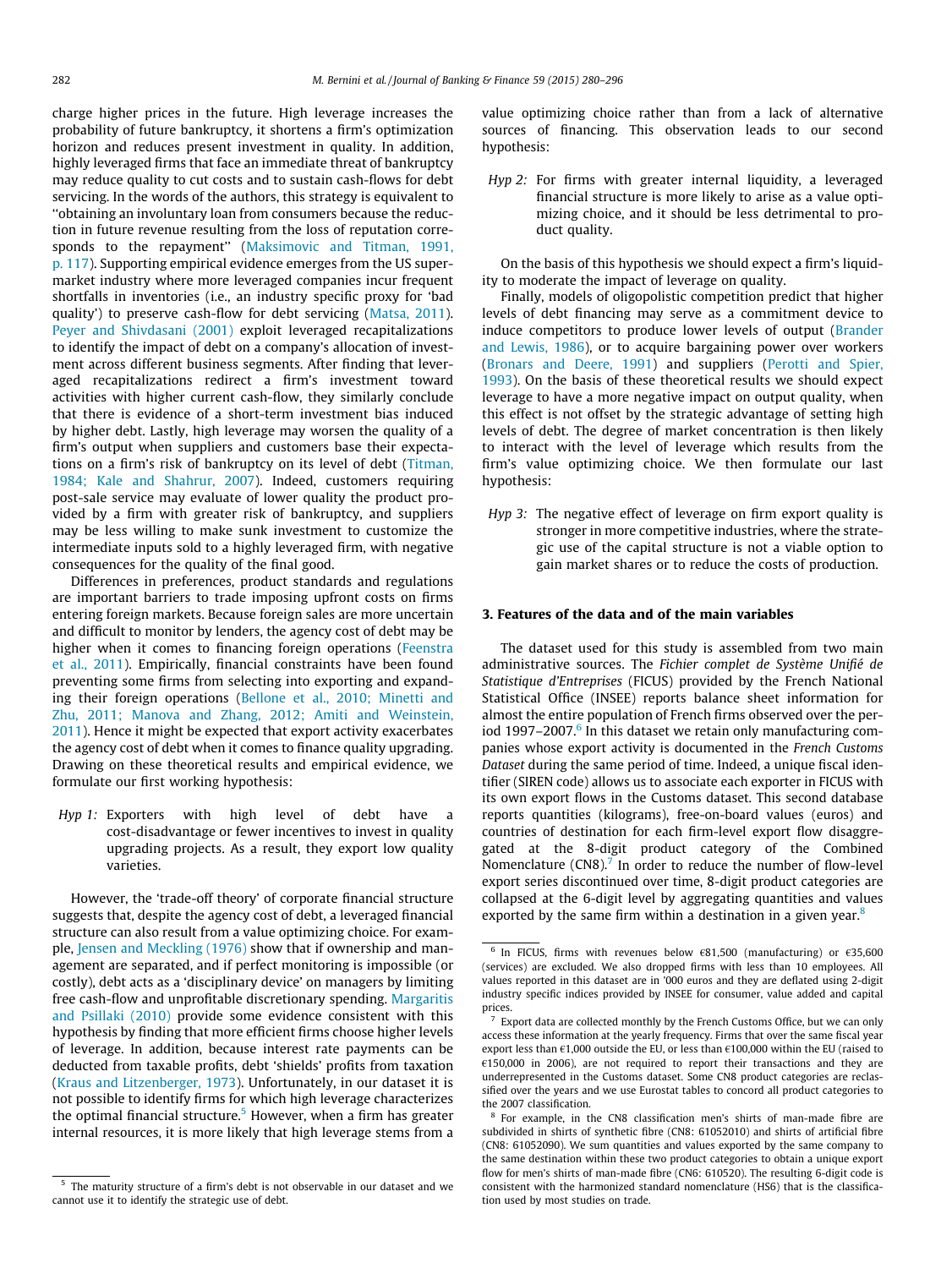FICUS reports the book value of a firm's debt (debt) as the sum of bonds, loans and other form of debt to credit institutions, plus deposits and funds of employee participation. Notice that payables to tax authorities and social security administration are excluded from the computation. A limitation of the dataset is that it does not include information on the maturity of debt. An indicator of a firm's  $f$  leverage at time  $t$  is constructed as  $\frac{d}{dt} = \frac{debt_{ft}}{debt_{ft}} + \frac{equity_{ft}}{dt} + \frac{trade_{ft}}{dt}$  where equity<sub>ft</sub> is the nominal value of a company's shares, and trade $_f$  is the total amount owed by the firm to its suppliers.<sup>9</sup> An alternative indicator is obtained as the ratio of a firm's debt over total assets  $lev2<sub>f</sub> = debt<sub>f</sub>/asset<sub>f</sub>$ . This will be used in robustness tests. We use the perpetual inventory method to obtain a measure of the replacement value of the capital stock  $(K)$ . In the first year that a company is observed, the historic cost and the replacement cost of capital are assumed to be equal, and capital is measured as the book value of a firm's tangible assets. In later periods the replacement value of capital is computed as:  $K_{f(t+1)} = K_{ft} \times (1-\delta) \times (p_{t+1}/p_t) + I_{ft}$  where  $\delta$  is the economic depreciation rate of capital set at 5.5%,  $p_{t+1}/p_t$  is the ratio of the industry specific price deflators for capital goods in two consecutive periods, and I is the investment of the firm.<sup>10</sup>

Cash-flow CF, computed as the sum of after-tax profits and depreciation, approximates a firm's ability to generate internal resources from sales. Following Guariglia (2008), CF is used to construct three dummy variables:  $NGCF_{ft} = 1$  when the ratio of  $CF_{ft}$ over total sales is negative,  $MDCF<sub>ft</sub> = 1$  when the same ratio is positive but below the 75th percentile computed at the 2-digit industry-year level, and HICF $_f$  = 1 when it is above the 75th percentile. These three indicators identify firm-years observations characterized by insufficient, normal or abundant internal resources for self-financing investment. Variations in demand are captured by  $\Delta s_{ft}$ ; that is the log difference between a firm's sales at time  $t$  and at time  $t - 1$ .

Because the literature suggests that there is a positive relation between export quality and productivity (Verhoogen, 2012), regressions on quality include a control for a firm's total factor productivity tfp<sub>ft</sub>. This is obtained as the residual of the production function on log value-added according to the method of Levinsohn and Petrin  $(2003)^{11}$  Further controls introduced in regressions on quality are: a firm's capital intensity kapint $<sub>f</sub>$  mea-</sub> sured as the log of the value of tangible assets per employee, labor input lab measured as the number of permanent employees multiplied by the yearly average number of hours worked per employee in the industry, export intensity expint $_{\text{ft}}$  obtained as the ratio of foreign sales over total sales, the log and the log squared of a firm's age age<sub>ft</sub> and age $2<sub>ft</sub>$ , and the dummy variables group<sub>ft</sub> and foreign<sub>ft</sub> respectively taking value one when a firm belongs to a domestic or a foreign business group and zero otherwise.

In addition to firm-level factors, industry-level and country-level factors are relevant determinants of a firm's capital structure (e.g., Jong et al., 2008). Because the empirical analysis is conducted on French firms only, it is possible to ignore the role of institutional factors determining most of the variation in capital structure across countries (Demirguc-Kunt and Maksimovic, 1999). On the contrary, it is still necessary to control for industry-level factors that may correlate both with the regressor of interest, leverage, and with the dependent variable measuring quality.<sup>12</sup>

Hence, industry-level heterogeneity is controlled for by introducing industry-specific fixed effects in all the specifications that do not already control for firm-specific fixed effects. We also control for a set of time-varying industry-specific factors such as market concentration in a firm's own industry  $HI<sub>st</sub>$ , and the average concentration across the industries of its suppliers SupplierHI<sub>st</sub> and clients ClientHI<sub>st</sub>. While HI<sub>st</sub> is computed as the Herfindahl index on the total assets of French companies operating in the same 2-digit ISIC industry of the firm, SupplierHI<sub>st</sub> and ClientHI<sub>st</sub> are weighted averages of  $H<sub>st</sub>$  computed across all industries supplying inputs and using the output from s as an input.<sup>13</sup> These controls are necessary in the light of theoretical results and empirical evidence suggesting that a firm's optimal capital structure depends not only on the competitive environment in which it operates but also on the market structure of its suppliers and customers (Hennessy and Livdan, 2009; Chu, 2012).

Lastly, we control for differences in research and development (R&D) intensity across industries, and across the industries of a firm's suppliers and customers by introducing in regressions the industry-level time-varying controls  $RD_{st}$ , SupplierRD<sub>st</sub> and ClientRD<sub>st</sub>. RD<sub>st</sub> measures sectoral R&D intensity as R&D expenditure on total output, SupplierRD<sub>st</sub> and ClientRD<sub>st</sub> are weighted averages of R&D intensity across the industries of a firm's suppliers and clients.14 These variables control for differences in innovative intensity across industries that may affect both product quality and debt levels. Indeed, Kale and Shahrur (2007) find that by discouraging suppliers' and consumers' relationship-specific investment high debt levels hamper more seriously the performance of firms operating in R&D intensive industries.

### 3.1. Estimation of export quality

The working definition of 'quality' adopted in this study refers to the set of a product characteristics that increase a consumer's utility. According to this definition, a firm's ability to compete through quality entails its capacity to identify consumers' preferences and to translate them into desirable product characteristics. Because consumers' preferences vary over time and across foreign markets, a country-specific and time-varying measure of export quality is obtained by estimating a discrete choice model of consumer demand. This model, popular in the Industrial Organization literature, has been recently applied to trade data by Khandelwal (2010) to estimate the quality of different import flows to the US. Our empirical approach follows closely Khandelwal (2010) even thus we use data on firm-level export flows instead of data on bilateral trade flows between countries.

The simple intuition behind this approach is to infer quality as the share of an exported variety over a country's total import in a given product category that is not explained by the price. Under the assumption that individual consumers make a discrete choice among different varieties of the same product, the share of one variety over the total quantity consumed within a product class can be seen as the empirical counterpart of a consumer's probability of choosing one variety over the others. A logit model expresses this probability as a function of a variety's price, observable and unobservable characteristics and consumers' random taste parameters. This model can be conveniently expressed in a linear form:<sup>15</sup>

$$
ln(s_i) - ln(s_o) = X'_i \beta + \alpha p_i + \sigma ln(s_{i/g}) + Q_i
$$
\n(1)

 $9$  The measure of leverage adopted in our study is identical to the one computed by Bertrand et al. (2007), who use similar administrative French data.

 $10$  The economic depreciation rate of capital is set at 5.5% as in Guariglia (2008). In an unreported robustness check, all results hold when we change this parameter to 8% as in Bond et al. (2010).

 $11$  The production function is estimated separately for each 2-digit ISIC industry.

<sup>&</sup>lt;sup>12</sup> We wish to thank an anonymous referee for suggesting to control for industry-specific factors.

<sup>&</sup>lt;sup>13</sup> The weights are based on the OECD STAN input-output table for France. When computing SupplierHI<sub>st</sub> weights are calculated as the shares of total input of industry s obtained from each other industry. When computing Client $HI_{st}$  weights are calculated as the shares of output sold by industry s to each other industry.

<sup>&</sup>lt;sup>14</sup> The measure of R&D intensity is obtained from OECD STAN INDICATORS. Weights from input–output tables are used to compute suppliers' and customers' R&D intensity.

<sup>&</sup>lt;sup>15</sup> The derivation of Eq.  $(1)$  is detailed in the Appendix A.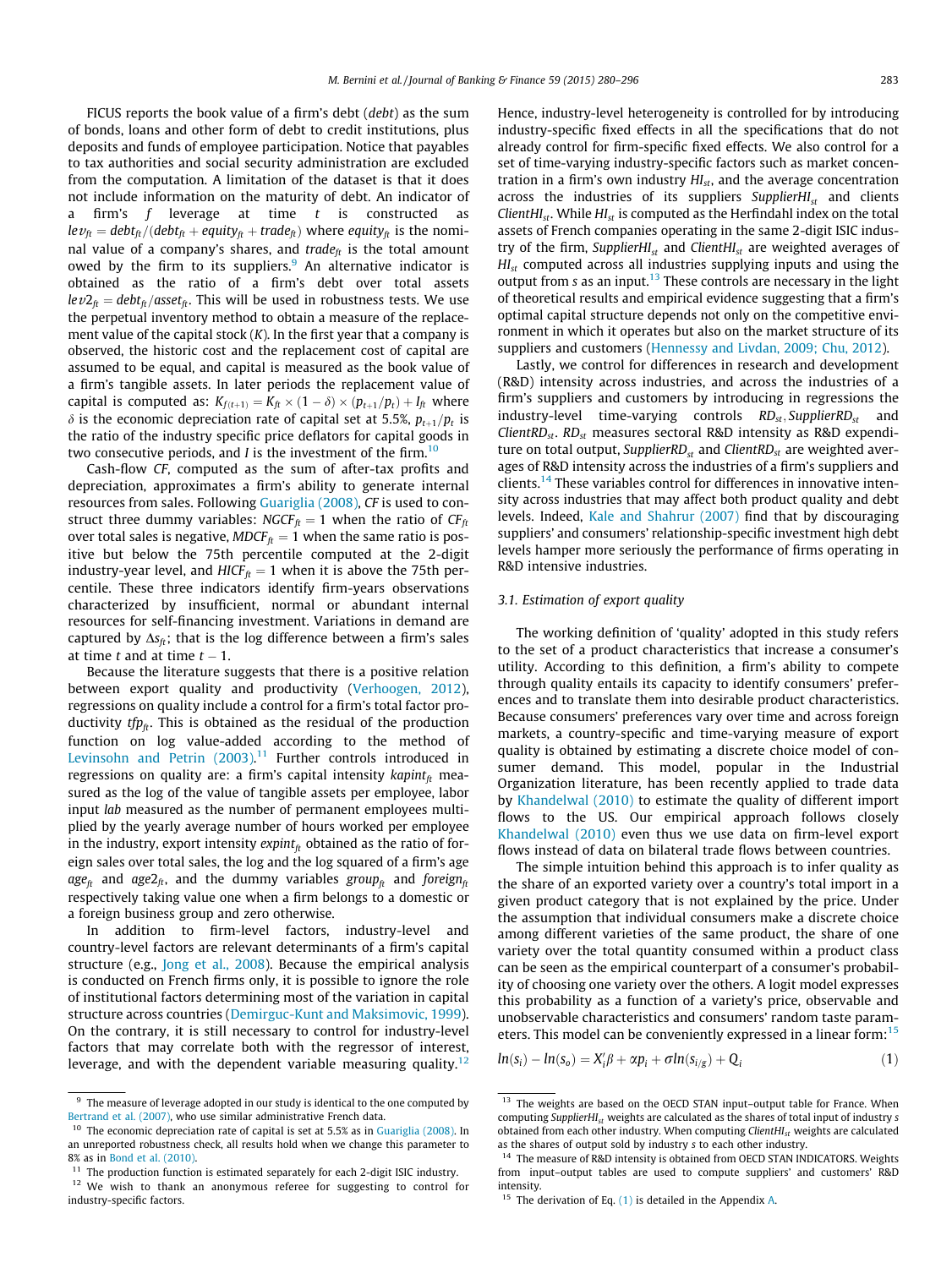where the dependent variable  $ln(s<sub>i</sub>)$  is the log quantity share of a variety i in a particular product class normalized subtracting the log share of an 'outside variety'  $ln(s_o).^{16}$  This normalized share depends on a variety's price  $p_i$ , 'horizontal' characteristics  $X'$  and quality  $Q_i$ . The vector of parameters  $\beta$  captures consumers' preferences for different product attributes and  $\alpha$  is the disutility of price. The term  $ln(s_{i/g})$  is the 'nest share' of variety *i*, namely the quantity share of variety i over a more disaggregated product category than the one used to construct shares on the left-hand side of the model.<sup>17</sup> This term allows a product market to be segmented in subclasses g including varieties that are closer substitutes.

From an empirical perspective, the export price  $p_i$  of a variety (defined at the HS6 product-firm-destination level) can be represented by its unit-value, obtained dividing the value of the flow by its quantity.<sup>18</sup> The share of a variety within an export destination  $d_i$  is computed as the quantity of the variety over the total quantity imported by a destination in that year within a 4-digit HS product category. The share of the outside variety  $s<sub>o</sub>$  is measured as the share of a country's imports within each 4-digit product class that is not originated from France. After normalization, the demand for the variety exported by a French company to a destination country is expressed in relation to a benchmark 'generic variety' obtained by pooling the imports from all other countries to the same destination. Because the objective is to identify the heterogeneity in the quality of the varieties exported by French firms, the choice of the outside variety does not affect our analysis. The nest-share  $s_{i/g}$  is computed as the quantity share of the same variety over the total import of the country within the more disaggregated 6-digit product category.19

Eq. (1) is estimated separately for each of the 1217 4-digit product classes observed in the dataset to accommodate variations in the parameters  $\alpha$  and  $\sigma$  across products. Demand equations are both estimated by Fixed-Effect models (FE) with the panel unit set at the HS6 product-destination level, and by Two Stage Least Squares Fixed-Effect models (IVFE) where in addition to controlling for product-destination fixed effects, external instruments are used to address the endogeneity of prices and nest-shares that correlate with the unobservable quality term subsumed in the error. Endogeneity is suspected to bias upward the parameter  $\alpha$ : if price increases in unobserved quality, and quality affects positively market shares, omitted-variable bias leads to underestimate the negative impact of prices on demand. We use the average price of French exporters computed at the year-HS6 product-destination level to instrument for the price of individual varieties. This instrument is correlated with the price of the individual varieties because it varies over time due to common demand shocks affecting all French exporters, but it is expected to be orthogonal with respect to the quality of individual varieties that is the main cause of endogeneity. The instrument for  $s_{i/g}$  is instead the number of French exporters in a given HS6 product class targeting the same export market in a given year. Again, the number of competitors is expected to correlate with the 'nest-share' of each exporter but to be independent with respect to individual exporters' quality. Customs data do not provide information on a variety's characteristics, making it impossible to disentangle the component of demand explained by 'horizontal' product attributes in  $X'$  that fit more closely the taste of some consumers (e.g., color), from the component explained by 'vertical' attributes that all consumers perceive as desirable (e.g., quality of the fabric). Instead, we measure a broader concept of quality  $Q_i^*$ , that is the closeness of a variety to consumers' tastes, that an exporter achieves by combining 'horizontal' and 'vertical' attributes:

$$
Q_i^* = [ln(s_i) - ln(s_o)] - [\hat{\alpha}p_i + \hat{\sigma}ln(s_{i/g})]
$$
  
\n
$$
Q_i^* \equiv X_i'\beta + Q_i.
$$
\n(2)

where  $Q_i^*$  is the residual market share of a variety obtained as the distance from the fitted market share computed using the estimated parameters  $\hat{\alpha}$  and  $\hat{\sigma}$ . In some econometric specifications we aggregate flow-levels estimates of quality  $Q_i^*$  to obtain a firm-level indicator  $Q_f^*$  that expresses the average relative quality of a firm's exports across all its varieties:

$$
Q_f^* = \sum_i w_i \times (Q_i^* - \bar{Q}_{pd}^*)
$$

where  $w_i$  is the value share of flow *i* over the total exports of firm  $f$ in a given year, and  $\bar{Q}^*{}_{pd}$  is the average quality level within the same HS6 product-destination cell of variety  $i$ <sup>20</sup>

## 3.2. Descriptive statistics

Table 1 describes the panel structure of the final dataset. This includes only the HS4 product categories exported by manufacturing firms for which we obtain significant and credible estimates of the demand parameters (i.e.,  $\hat{\alpha} > 0$  and  $0 < \hat{\sigma} < 1$ ).<sup>21</sup> The reason for eliminating HS4 product categories that do not conform with these criteria is to retain in the sample only those observations for which we obtain reliable estimates of quality. Only 490 of the initial 1217 HS4 categories are retained. Nevertheless these products account for more than 75% of all firm-product-year observations. This cleaning eliminates HS4 products that are exported mainly by non-manufacturing companies, and those for which it is not possible to identify precisely the parameters of the demand equation because of insufficient observations.

In Table 1, Panel A reports the number of unique export varieties and unique firms observed each year. The number of exporters ranges from a minimum of 18,591 in 2000 to a maximum of 24,320 in 1999. The number of unique export varieties (firm-product-destination) ranges from a minimum of 324,759 in 2000 to a maximum of 546,399 in 1999. Large variations in these figures arise because in some years a number of export flows misses the information on export quantities. Hence, it is not possible to estimate quality for these varieties, and they are dropped from the sample. Panel B reports the number of unique varieties

 $16$  The 'outside variety' indexed by  $o$  is a variety excluded from the estimation sample for which we observe the market share. The 'outside variety' is a variety whose price and quality are uncorrelated with the price and quality of the varieties included in the estimation sample (Nevo, 2000). By subtracting the log share of the 'outside variety'  $s_0$  to the log share of each variety included in the estimation sample  $s_i$  we obtain normalized quantity shares mirroring the relative probability that a consumer in a given market chooses one unit of variety i over one unit of variety o. Without loss of generality, the utility derived from consuming one unit of o is normalized at 0. This normalization greatly simplifies the dimensionality problem in the estimation of the demand function.

<sup>&</sup>lt;sup>17</sup> For example,  $s_i$  on the left-hand side of the model is the share of men's shirts of man-made fibre exported by the French firm f to Italy in 2000 (HS6:610520) over the total quantity of men's shirts of all materials imported by Italy in the same year (HS6:6105), while  $s_{i/g}$  on the right-hand side is the share of men's shirts of man-made fibre exported by the French firm  $f$  to Italy in 2000 (HS6:610520) over Italy's total imports of men's shirts of man-made fibre in that same year (HS6:610520).

The unit-value is the best proxy for a variety's price that can be computed from Customs data (Bastos and Silva, 2010; Manova and Zhang, 2012). However this proxy is noisy due to measurement errors in export quantities and to product heterogeneity within export classes. HS6 product classes are defined at a fine-grained level of disaggregation, and we are mostly worried about measurement errors. For this reason, we eliminate extreme observations by dropping unit-values that are below the 1st and above the 99th percentile of the distribution within each product class. <sup>19</sup> Details on the use of trade data to construct the market shares are left in the Appendix A.

<sup>&</sup>lt;sup>20</sup> The time subscript is omitted to avoid cluttering the notation even if flow- and firm-level measures of quality vary over time.

<sup>&</sup>lt;sup>21</sup> Table 10 in the Appendix A reports summary statistics from the estimation of Eq. (1) and shows the percentage of observations retained in the sample.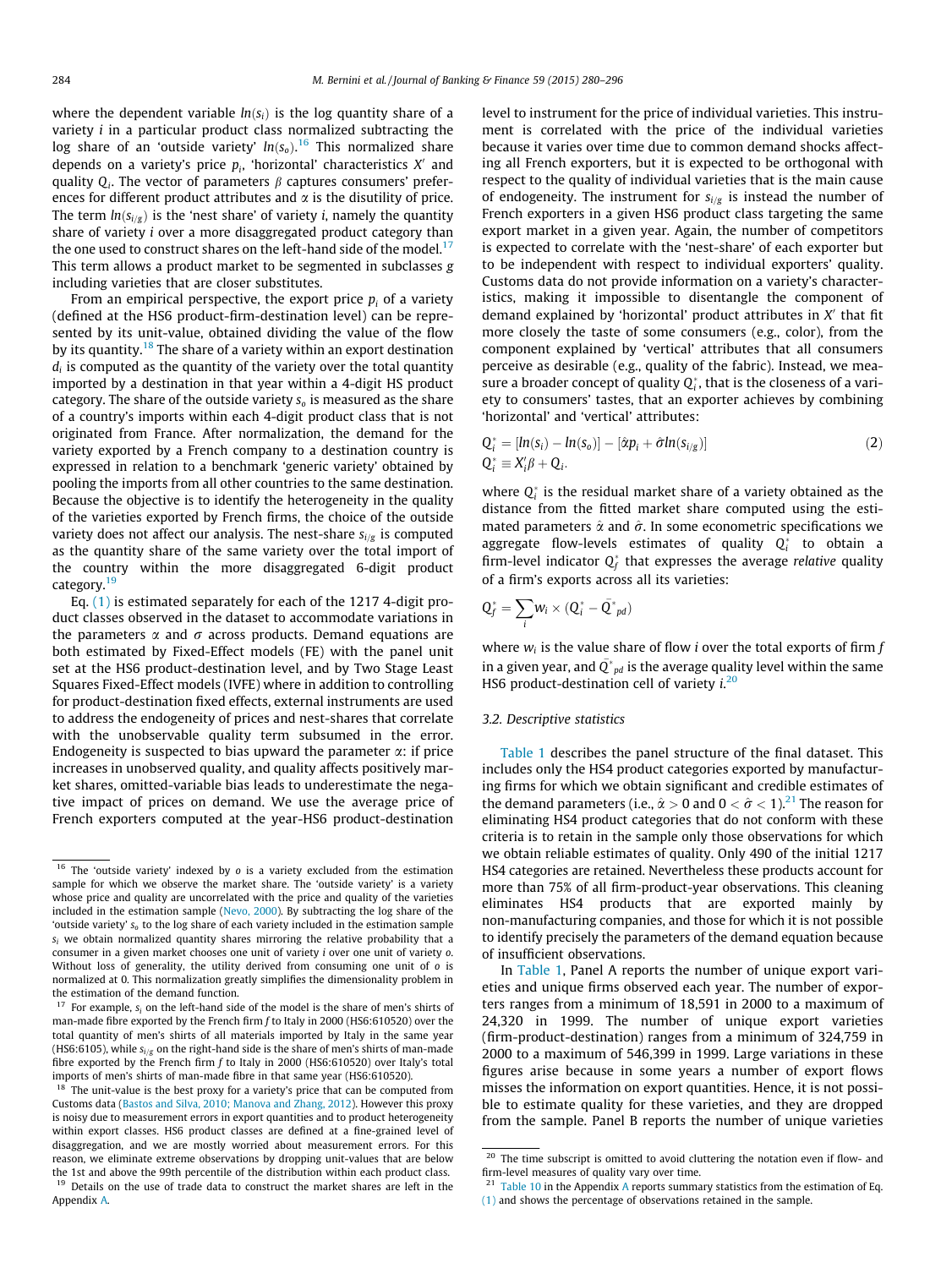Table 1 Panel structure of the dataset.

| Panel A |               |               | Panel B   |               |               |  |  |
|---------|---------------|---------------|-----------|---------------|---------------|--|--|
| Year    | # Varieties i | $#$ Firms $f$ | # Periods | # Varieties i | $#$ Firms $f$ |  |  |
| 1997    | 471.966       | 22.158        | 1         | 1.302.188     | 13.784        |  |  |
| 1998    | 500.374       | 23.352        | 2         | 373.353       | 7.333         |  |  |
| 1999    | 546.339       | 24.320        | 3         | 201.033       | 5.425         |  |  |
| 2000    | 324.759       | 18.591        | 4         | 116.108       | 4.173         |  |  |
| 2001    | 549.224       | 23.403        | 5         | 85.498        | 3.597         |  |  |
| 2002    | 547.947       | 23.964        | 6         | 59.101        | 2.917         |  |  |
| 2003    | 379.358       | 18.861        | 7         | 40.080        | 2,946         |  |  |
| 2004    | 398.106       | 18.560        | 8         | 41.270        | 4.151         |  |  |
| 2005    | 398.725       | 20.741        | 9         | 18.287        | 1.988         |  |  |
| 2006    | 394.784       | 20.052        | 10        | 13.729        | 2.282         |  |  |
| 2007    | 447.042       | 20.696        | 11        | 13.410        | 3.932         |  |  |

and firms present in the dataset for each number of periods. A large number of varieties and firms appear in the dataset for one year only. Because firms that exit the sample (i.e., stop exporting) are generally smaller and more financially constrained, over time the panel overrepresents financially sound companies with strong export performance. This attrition bias works against finding evidence of a negative impact of debt financing on export quality, because more financially sound companies are conceivably less affected by the issues discussed in Section 2.

Table 2 reports the mean and the standard deviation of the variables of interest computed within the whole sample (column 1), and within sub-samples of firm-year observations with different liquidity (columns 2–4) and leverage (columns 5–7). A negative relation between leverage and investment is not apparent looking at these statistics, as we find that the investment ratio  $I_{ft}/K_{f(t-1)}$  is higher in the subs-ample of firm-year observations with high leverage than in the sub-samples with medium and low leverage. This relation can be explained by the fact that debt is used for investment and that these simple statistics are insufficient to capture the causal effect of the level of debt on current investment.

On average, firms with high levels of leverage are also characterized by slower sale growth  $\Delta s$ , lower productivity tfp, fewer HS6 product exported, and fewer export destinations served than exporters with low or medium leverage. More importantly, descriptive statistics already provide some evidence that high leverage may be a determinant of low-quality exports. On average, low-leverage exporters sell varieties that are more expensive and with higher quality than high-leverage exporters competing on the same product. In contrast, capital intensity kapint and export intensity *expint* increase in the level of leverage. $22$ 

### 4. Empirical strategy

#### 4.1. Investment model

This paper focuses on exporters, and a rich empirical literature emphasizes how these companies self-select into international activities due to their superior characteristics. For instance, previous studies found that exporters are less financially constrained than non-exporters (e.g., Bellone et al., 2010; Minetti and Zhu, 2011). Hence, it is necessary to test whether the negative relation between leverage and investment, suggested by some of the studies discussed in Section 2, applies to exporters. To do so, we estimate a static and a dynamic specification of the following investment model:

$$
I_{ft}/K_{f(t-1)} = \alpha_0 + \alpha_1 I_{f(t-1)}/K_{f(t-2)} + \alpha_2 \Delta s_{ft} + \alpha_3 \Delta s_{f(t-1)} + \alpha_4 CF_{ft}/s_{ft} + \alpha_5 le v_{f(t-1)} + v_f + v_s + v_t + e_{ft}
$$
(3)

where  $v_f$ ,  $v_s$  and  $v_t$  are respectively firm-, industry- and year-specific fixed effects, and  $e_f$  is the idiosyncratic component of the error term. In this model, firm-level investment opportunities are proxied by contemporaneous and lagged variations in a firm's sales  $\Delta s_{ft}$  and  $\Delta s_{f(t-1)}$ , while the availability of internal resources is captured by the cash-flow over current sales  $CF_{ft}/S_{ft}$ .

To mitigate endogeneity arising from reverse causation, on the right-hand side we introduce leverage in its first lag, instead of its contemporaneous value. When we estimate a static specification of the model, we impose the restriction  $\alpha_1 = 0$  and exclude the lagged dependent variable  $I_{f(t-1)}/K_{f(t-2)}$  from the right-hand side. Static specifications are estimated by Random-Effect (RE) and Fixed-Effect (FE) Panel model. RE models allow for serial correlation in the errors within individual firms' time series, but they generate consistent estimates only if the component  $v_f$  of the error term is not systematically correlated with the regressors. FE models instead relax this assumption and eliminate the firm fixed effects from the error by applying within-group transformation. In these models, we identify the coefficient on  $lev_{f(t-1)}$  by exploiting only variations in debt levels and investment within the time series of individual firms. Even if the FE estimator addresses the omitted variable bias caused by the correlation between the regressors and the firm-specific fixed effects, endogeneity may still arise because of time-varying unobserved factors (e.g., contingent policies of the firm) affecting both  $lev_{f(t-1)}$  and  $I_{ft}/K_{f(t-1)}$ .

To address this issue we estimate a dynamic specification of Model (3) by relaxing the assumption that  $\alpha_1 = 0$ , and by introducing the lagged dependent variable  $I_{f(t-1)}/K_{f(t-2)}$  as an additional regressor. Following a popular approach in the investment literature, we estimate this model by First-Difference GMM (Arellano and Bond, 1991). The lagged dependent variable on the right-hand side captures the effect of an unobservable and predetermined policy on current investment if the same policy determines investment both at time t and at time  $t - 1$ . In addition, in AB models we address reverse causation by using the lagged levels of an endogenous regressor to instrument its contemporaneous first-differences. For example, if funds for investment at time t are obtained in the previous period, unobserved credit demand may affect  $\Delta le v_{f(t-1)}$  determining reverse causation. However, the risk that the demand for investment at time  $t$  determines the level of debt at time  $t - 2$  is lower, and we can use le $v_{f(t-2)}$  as an internal instrument for  $\Delta le \nu_{f(t-1)}$ .

In a different model, we follow the same approach of Guariglia (2008) to allow for non-linearities in the relation between cash-flow and investment, and to investigate the existence of a differential impact of leverage on investment conditional on internal resources. The model that we estimate is the following:

$$
I_{ft}/K_{f(t-1)} = \alpha_0 + \alpha_1 I_{f(t-1)}/K_{f(t-2)} + \alpha_2 \Delta s_{ft} + \alpha_3 \Delta s_{f(t-1)}
$$
  
+  $\alpha_{4a} [CF_{ft}/s_{ft} \times NGCF_{ft}] + \alpha_{4b} [CF_{ft}/s_{ft} \times MDCF_{ft}]$   
+  $\alpha_{4c} [CF_{ft}/s_{ft} \times HICF_{ft}] + \alpha_{5a} [le \nu_{f(t-1)} \times NGCF_{ft}]$   
+  $\alpha_{5b} [le \nu_{f(t-1)} \times MDCF_{ft}] + \alpha_{5c} [le \nu_{f(t-1)} \times HICF_{ft}]$   
+  $\nu_f + \nu_s + \nu_t + e_{ft}$  (4)

If the negative effect of leverage on investment is stronger for liquidity constrained companies, the three coefficients  $\alpha_{5a}, \alpha_{5b}$  and  $\alpha_{5c}$  are expected to be negative with  $\alpha_{5a} < \alpha_{5b} < \alpha_{5c}$ . If instead the effect of leverage on investment holds only for firms with insufficient liquidity the only coefficient that is expect to be negative and significant is  $\alpha_{5a}$ .

<sup>&</sup>lt;sup>22</sup> For all variables mentioned in this section, t-tests indicate that differences in means across sub-samples are significant at confidence levels lower than 1%.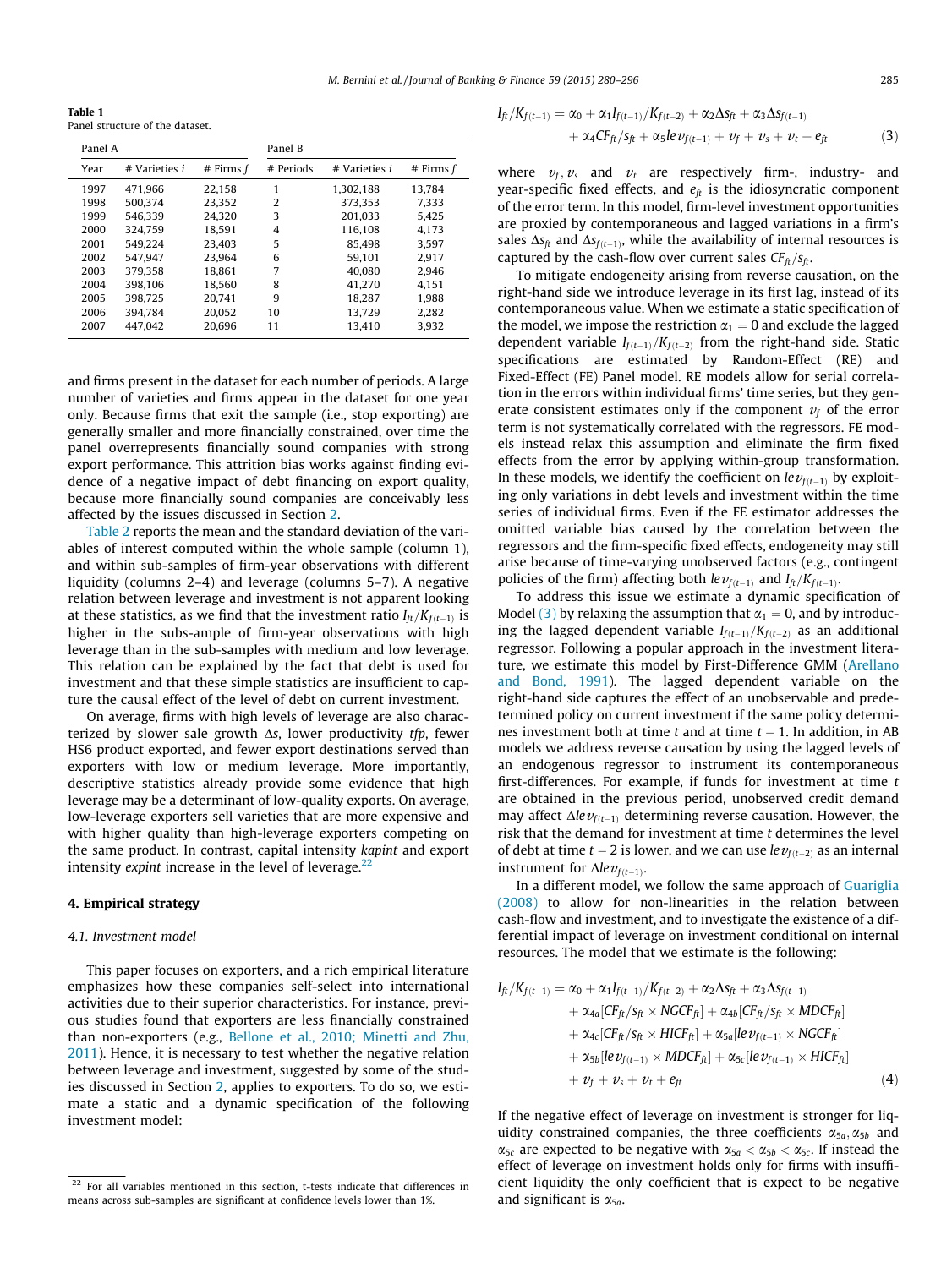Descriptive statistics.

|                                | All exporters | $NGCF_{it}$ | $MDCF_{it}$ | $HICF_{it}$ | $LLEV_{it}$   | $MLEV_{it}$ | $HLEV_{it}$ |
|--------------------------------|---------------|-------------|-------------|-------------|---------------|-------------|-------------|
|                                | (1)           | (2)         | (3)         | (4)         | (5)           | (6)         | (7)         |
| Panel A: financial attributes  |               |             |             |             |               |             |             |
| Real assets                    | 7,336         | 7,562       | 6,920       | 8,570       | 9,116         | 6,534       | 7.732       |
|                                | (75, 396)     | (67, 157)   | (71, 017)   | (91, 519)   | (67, 823)     | (71,908)    | (90,759)    |
| $I_{ft}/K_{f(t-1)}$            | 0.154         | 0.109       | 0.151       | 0.189       | 0.131         | 0.156       | 0.175       |
|                                | (0.253)       | (0.225)     | (0.245)     | (0.286)     | (0.231)       | (0.246)     | (0.284)     |
| $\Delta s_{ft}$                | 0.031         | $-0.098$    | 0.025       | 0.128       | 0.029         | 0.038       | 0.022       |
|                                | (0.215)       | (0.242)     | (0.195)     | (0.212)     | (0.221)       | (0.212)     | (0.215)     |
| $CF_{ft}/S_{ft}$               | 0.062         | $-0.064$    | 0.050       | 0.172       | 0.064         | 0.056       | 0.064       |
|                                | (0.081)       | (0.060)     | (0.028)     | (0.064)     | (0.080)       | (0.074)     | (0.088)     |
| $lev_{ft}$                     | 0.272         | 0.290       | 0.263       | 0.289       | 0.026         | 0.244       | 0.571       |
|                                | (0.220)       | (0.227)     | (0.210)     | (0.242)     | (0.036)       | (0.112)     | (0.126)     |
| $lev2_{ft}$                    | 0.168         | 0.231       | 0.160       | 0.155       | 0.014         | 0.144       | 0.364       |
|                                | (0.168)       | (0.216)     | (0.155)     | (0.167)     | (0.024)       | (0.099)     | (0.165)     |
| Panel B: exports & performance |               |             |             |             |               |             |             |
| # Destinations                 | 16.321        | 15.704      | 15.682      | 15.147      | 16.359        | 17.019      | 15.413      |
|                                | (19.876)      | (19.380)    | (19.226)    | (18.106)    | (19.644)      | (20.199)    | (19.643)    |
| # HS6 Products                 | 21.576        | 21.244      | 20.891      | 20.928      | 21.933        | 22.277      | 20.462      |
|                                | (34.207)      | (33.638)    | (32.512)    | (33.440)    | (33.055)      | (34.235)    | (35.716)    |
| Mean export value              | 187,256       | 176,359     | 214,296     | 123.438     | 201,971       | 171,287     | 205,230     |
|                                | (3,890,437)   | (2,705,921) | (4,818,172) | (2,096,056) | (4, 192, 683) | (3,662,757) | (4,030,908) |
| $\bar{u}v_{it}$                | 0.000         | 0.000       | $-0.026$    | 0.034       | 0.025         | $-0.012$    | 0.001       |
|                                | (0.934)       | (0.934)     | (0.908)     | (0.965)     | (0.973)       | (0.924)     | (0.914)     |
| $\overline{Q}_{it}$            | 0.000         | $-0.011$    | 0.000       | $-0.043$    | 0.013         | $-0.002$    | $-0.006$    |
|                                | (1.298)       | (1.319)     | (1.290)     | (1.296)     | (1.305)       | (1.294)     | (1.297)     |
| kapint <sub>ft</sub>           | $-4.032$      | $-4.244$    | $-3.834$    | $-4.821$    | $-4.177$      | $-4.040$    | $-3.854$    |
|                                | (1.146)       | (1.178)     | (1.005)     | (1.115)     | (1.233)       | (1.078)     | (1.151)     |
| $expint_{ft}$                  | 0.216         | 0.230       | 0.206       | 0.226       | 0.219         | 0.208       | 0.229       |
|                                | (0.253)       | (0.261)     | (0.246)     | (0.269)     | (0.260)       | (0.243)     | (0.262)     |
| $tfp_{ft}$                     | 1.346         | 1.140       | 1.280       | 1.578       | 1.504         | 1.391       | 1.131       |
|                                | (1.179)       | (1.179)     | (1.149)     | (1.141)     | (1.195)       | (1.145)     | (1.193)     |
| # Obs. (Firm-year)             | 234,698       | 22,602      | 111,611     | 26,755      | 61,205        | 112,288     | 58,977      |
| $#$ Firms                      | 52,528        | 5,143       | 21,986      | 6,102       | 13,712        | 24,005      | 13,811      |
| # Flows(HS6-dest.-year)        | 4,958,624     | 461,813     | 2,130,867   | 525,417     | 1,207,790     | 2,467,470   | 1,274,903   |

Notes: The table reports the mean and standard deviation (in parenthesis) of each of the variables, computed on samples of firm-year observations including all exporters (column 1), exporters with negative cash-flow (column2), exporters with positive cash-flow but below the 75th percentile of the distribution at the industry-year level (column 3), exporters with cash-flow aboth the 75th percentile (column 4), exporters with leverage below the 25th percentile at the industry-year level (column 5), exporters with leverage above the 25th and below the 75th percentile (column 6), and exporters with leverage above the 75th percentile (column 7).  $\bar{u} \nu_{\text{phot}}$  and  $\bar{Q}_{\text{p}dt}$  are normalized by subtracting the mean level of these variables at HS6-destination level and dividing by the standard deviation computed at the same level.

# 4.2. Quality model

Flow-level export data provide sufficient cross-sectional variations in the main variables of interest to test the validity of Hyp 1: when comparing varieties of the same product exported to the same market, is it the case that the exports of more leveraged companies is characterized by lower quality? The 'quality model' that answers this questions takes the following specification:

$$
Q_{it}^* = c_{pd} + \beta_1 le v_{ft} + Z_{ft}' \gamma + Z_{st}' \theta + \eta_f + \eta_s + \eta_t + \epsilon_{it}
$$
\n
$$
(5)
$$

where the subscript  $i$  refers to a single variety (i.e., a unique firm-product-destination triplet), the term  $c_{pd}$  is a product-destination fixed-effect, while the terms  $\eta_f$ ,  $\eta_s$  and  $\eta_t$  are respectively firm-, sector- and year-specific fixed effect. The error term  $\epsilon_{it}$  is variety- and time-specific. The vectors  $Z_{ft}'$  and  $Z_{st}'$  respectively include observable firm-level and industry-level controls as described in Section 3. To maximize the number of flow-level observations retained in the estimation sample, we introduce in the model the contemporaneous value of lev instead of its first lag.<sup>23</sup>

Endogeneity issues that may compromise the identification of the causal effect of leverage are more difficult to address in the quality model. This is because a variety's 'quality' at time  $t$  depends on a firm's current and past effort to identify consumers' preferences, to develop a consistent product, and to promote and advertise it in a particular market. Hence, it is less clear whether lagged values of lev are valid instruments for the present value of this variable in the quality model. These concerns prevent us from using internal instruments to deal with the endogeneity of lev. We instead construct two external instruments for an exporter's level of leverage that are exogenous with respect to its quality choice and unobserved idiosyncratic shocks. These instruments are introduced in first-stage regressions on lev and excluded from second-stage regressions on  $Q_{it}^*$  when Model (5) is estimated by 2SLS.

The first instrument  $l \bar{e} v_{\rm s}$  is the mean level of lev computed across the non-exporting firms that belong to the same 2-digit ISIC industry s, and that are based in the same administrative department *l* of each exporter.<sup>24</sup> Because common shocks in the credit supply affect both this instrument and an exporter's level of leverage, we expect this instrument to correlate with the endogenous regressor, but to affect an exporter's quality choice only indirectly through lev. The power of this instrument in explaining individual firms' capital structure is supported by previous evidence in the empirical literature suggesting that the level of leverage in the

 $\frac{23 \text{ In}}{23 \text{ In}}$  an unreported robustness check we estimate all quality models with the first lag of lev instead of the contemporaneous value. Results are not qualitatively different (same sign and significance). However, the number of flow-level observations is greatly diminished because many firms do not export the same product to the same destination continuously over the period of the analysis.

 $24$  France is geographically divided in 101 administrative departments, and this is the unit that we use to characterize the location of the firm. Non-exporting firms are observed in FICUS but they are excluded from the estimation sample.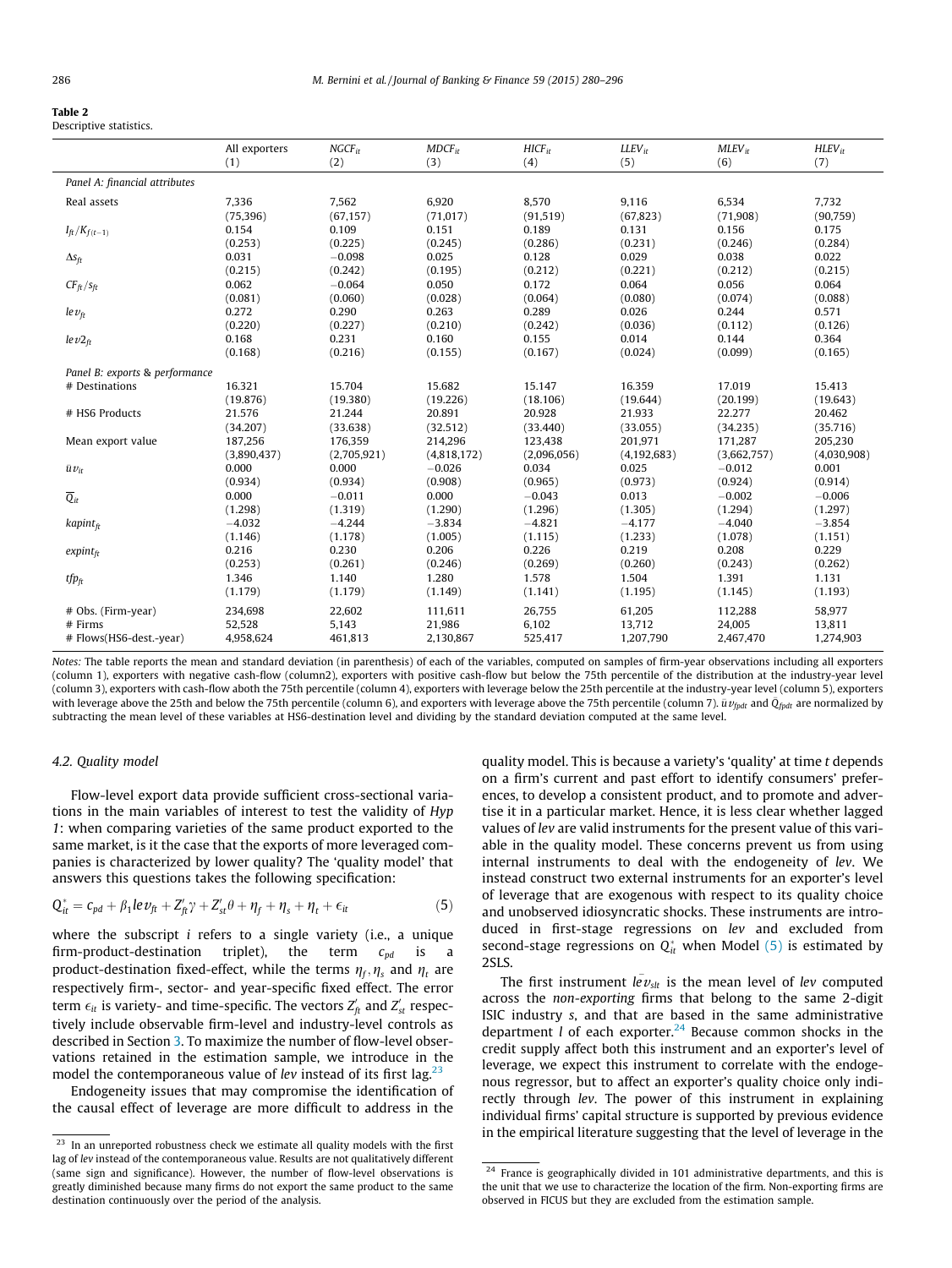industry correlates positively with the debt choice of individual firms (e.g., Frank and Goyal, 2009).

The second instrument  $\bar{r}_{\textit{slt}}$  is the average interest rate across non-exporting firms in the same industry and location of the exporter. This instrument is computed as the average ratio of interest rate payments over debt. The validity of  $\bar{r}_{sl}$  as an instrument for lev depends on the following two assumptions: exogeneity with respect to individual exporters' choices, and the absence of a direct effect on  $Q_{it}^*$ . Because these instruments are not affected by the unobserved decisions made by exporters, we argue that they successfully address the most serious source of bias arising when we estimate the impact of le $v_{ft}$  on  $Q_{it}^*$ . Arguably, these instruments may still be correlated with industry-specific characteristics affecting both the output quality of individual exporters and their levels of debt. To mitigate these concerns, both the first- and second-stage equations of Instrumental Variable models include firm-level or industry-level fixed effects capturing the influence of time-invariant industry level factors on a firm's capital structure and export quality, and time-varying indicators of industry concentration and R&D intensity in a firm's own industry and in the industries of its suppliers and customers. These controls further reinforce the tenability of the conditional exclusion restriction applied to our instruments.

Model (5) regresses firm-level explanatory variables on a flow-level dependent variable. Because multiple export flows can be generated by the same exporter, standard errors are clustered at the firm-level. For robustness, we also estimate the model on firm-level observations by using as a dependent variable the firm-specific measure of quality  $(Q_{ft}^*)$  instead of the variety-specific one  $(Q_{it}^*)$ . Firm-level regressions are also used to test Hyp 2. More specifically, we test whether the effect of debt on quality is conditional on liquidity by estimating the following equation:

$$
Q_{ft}^* = \beta_0 + \beta_{1a}[\text{le}\,v_{f(t-1)} \times \text{NGCF}_{f(t-1)}] + \beta_{1b}[\text{le}\,v_{f(t-1)}]
$$
  
× 
$$
\times \text{MDCF}_{f(t-1)}] + \beta_{1c}[\text{le}\,v_{f(t-1)} \times \text{HICF}_{f(t-1)}] + Z_{ft}'\gamma + Z_{st}'\theta
$$
  
+ 
$$
\eta_f + \eta_s + \eta_t + \epsilon_{ft}
$$
 (6)

Because firm-level panel data are less affected by discontinuity than flow-level data, this model includes lagged values of the regressors of interest without causing a great reduction of the estimation sample. Model (6) is estimated by RE, FE and by Fixed-Effect 2SLS (IVFE). The latter applies 2SLS to the data after that the firm-level fixed effect  $\eta_f$  is removed from the error by within-group transformation. Notice, that this estimator will deliver the most conservative estimates as it both controls for firm-level unobserved time-varying factors (by IV) and for firm-level fixed effects (by FE). The set of excluded instruments used to estimate 2SLS and IVFE models includes the three interactions  $[\bar{lev}_{sl(t-1)} \times NGCF_{f(t-1)}], [\bar{lev}_{sl(t-1)} \times$  $\text{MDCF}_{f(t-1)}$ , and  $[\text{le } v_{sl(t-1)} \times \text{HICF}_{f(t-1)}].$ 

Arguably, industry-level fixed effects may not be sufficient to eliminate the endogeneity of leverage that arises because an exporter's level of debt depends on the product-market structure in the destinations it serves. Indeed, the nature of competition may be different across export destinations, even within very disaggregated product categories. We adopt different strategies in flow-level and firm-level regressions to address this issue. In flow-level regressions product-destination specific fixed effects control for different market structures across export destinations. In these regressions the identification of the parameters relies on variations in leverage and quality across French exporters competing in the same market. In firm-level regressions, the dependent variable is obtained by averaging the quality of a firms' varieties demeaned at the product-destination level. Hence, the firm-level dependent variable does not depend on the set of destinations served by the firm. $25$ 

### 5. Results

#### 5.1. Leverage and investment

Table 3 reports the results obtained when the investment models specified by Eq.  $(3)$  (col. 1, 3, 5) and Eq.  $(4)$  (col. 2, 4, 6) are respectively estimated by RE, FE and AB. A negative coefficient  $\hat{\alpha}_5$ of le $v_{f(t-1)}$  is obtained across all methods used to estimate Model (3). This coefficient ranges from  $-0.195$  (FE) to  $-0.065$  (AB). This coefficient is economically significant and it implies that everything else equal a firm increasing the level of debt from 0.244 (mean level of lev in the MLEV sample) to 0:571 (mean level of lev in the HLEV sample) invests on average 41% less (according to FE estimates) or 13% less (according to AB estimates) than the average firm in the whole sample of exporters.<sup>26</sup> The fact that the estimated impact of leverage on investment is less negative in the dynamic specification of the model suggests that the negative effect of leverage is partly absorbed by the coefficient on the lagged dependent variable. This happens if the level of debt at time  $t - 1$  affects both investment at time  $t - 1$  and at time t. Despite quantitative differences in the estimated parameters, both results from the dynamic and the static specifications suggest that leverage affects negatively future investment.<sup>27</sup>

When the static specification of Model  $(4)$  is estimated by RE and FE we find clear evidence that the negative impact of leverage on investment is stronger when firms generate insufficient internal resources to cover operating costs (i.e., when  $NGCF_{ft} = 1$ ). The estimated coefficient  $\hat{\alpha}_{5a}$  of the term  $[lev_{f(t-1)} \times NGCF_{f(t-1)}]$  is consistently more negative than  $\hat{\alpha}_{5b}$  and  $\hat{\alpha}_{5c}$ , that are respectively the estimated coefficients of the terms  $[lev_{f(t-1)} \times MDCF_{f(t-1)}]$  and [ $lev_{f(t-1)} \times HICF_{f(t-1)}$ ]. However, while  $\chi^2$  tests clearly reject that  $\hat{\alpha}_{5a}$  is statistically equal to  $\hat{\alpha}_{5b}$  and  $\hat{\alpha}_{5c}$ , they fail to reject the statistical equivalence between  $\hat{\alpha}_{5b}$  and  $\hat{\alpha}_{5c}$ . Results are less clear for the dynamic specification. The AB point estimate  $\hat{\alpha}_{5a}$  is more negative than the AB estimates  $\hat{\alpha}_{5b}$  and  $\hat{\alpha}_{5c}$ . Equality tests on these parameters suggest that the effect of leverage is more negative for firm with negative cash-flow than it is for firms with medium cash-flow. However, the effect of leverage on investment in this specification appears statistically equal between firms with high and negative cash-flow. Overall, we can conclude that leverage has a negative impact on French exporters' investment, and that this effect is stronger for companies with low cash-flow.

## 5.2. Leverage and export quality

We move now to the results of the quality model. Table 4 reports the results obtained by estimating two specifications of the quality model on flow-level (col. 1–6), and on firm-level (col. 7–10) observations. We refer to specification (a) as the short specification, as it includes only the main regressors of interest in addition to fixed effects. In the long specification (b) we introduce additional firm-level and industry-level controls. The different coefficient of lev across the two specifications suggests the presence of upward bias when the model is estimated by OLS on

<sup>&</sup>lt;sup>25</sup> Firm-level fixed effects in flow-level regressions contribute to minimize this risk. <sup>26</sup> These figures are computed as:  $(0.571 - 0.244) \times \hat{\alpha}_5 \times \frac{1}{0.154}$ , where 0.571 is the average level of leverage in the group of high-leverage exporters, 0.244 is the average level of leverage in the group of medium-leverage exporters, and 0.154 is the average investment rate in the whole sample (see Table 2).

 $27$  Because the majority of firms in the sample are not quoted, it is not possible to test whether the impact of leverage on investment changes depending on a firm's Tobin's q-ratio as in Lang et al. (1996).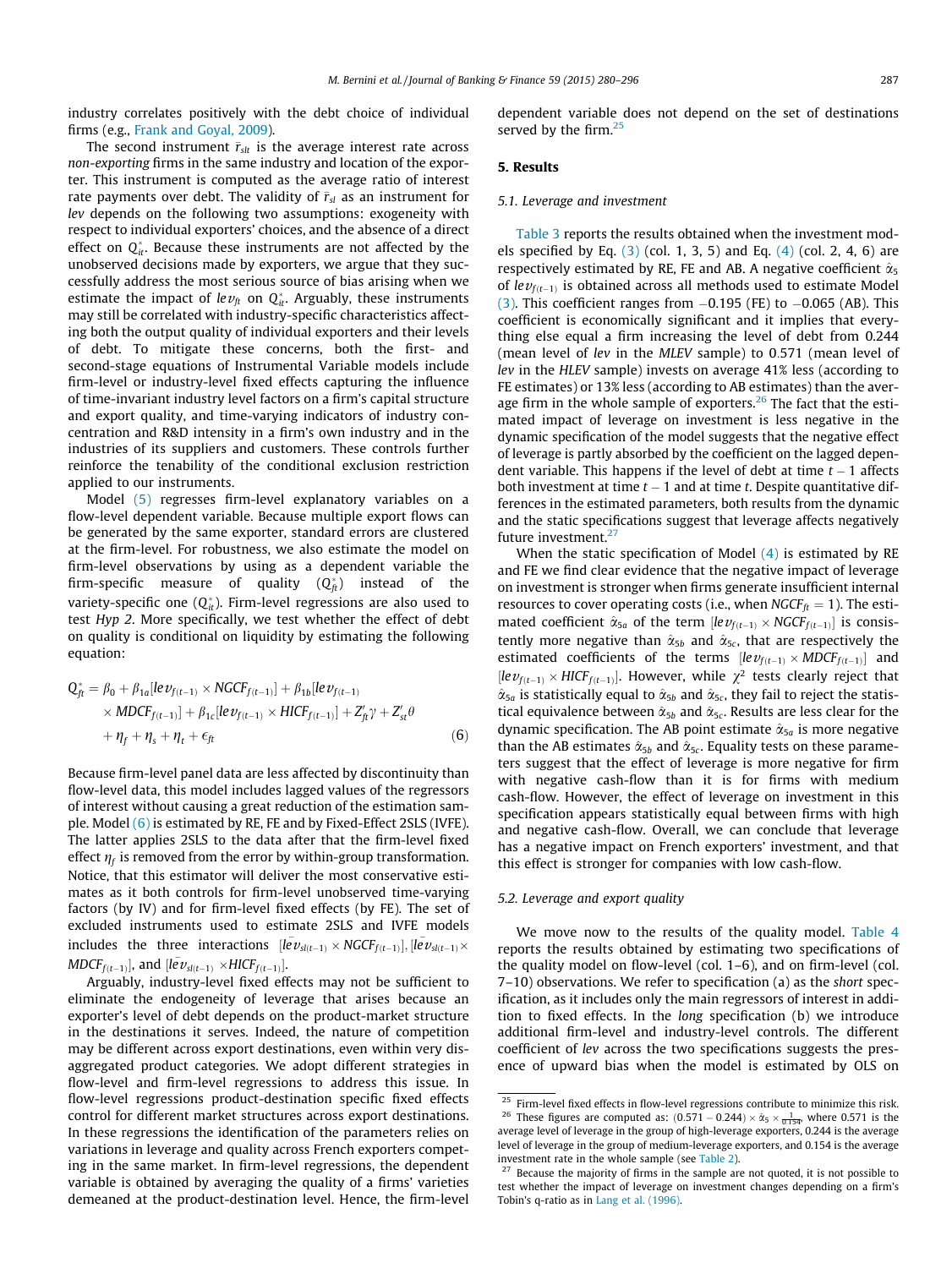The effect of leverage on investment.

|                                                                                    | RE                     |                        | FE                     |                        | AB                                |                                  |
|------------------------------------------------------------------------------------|------------------------|------------------------|------------------------|------------------------|-----------------------------------|----------------------------------|
|                                                                                    | (1)                    | (2)                    | (3)                    | (4)                    | (5)                               | (6)                              |
| $I_{f(t-1)}/K_{f(t-2)}$                                                            |                        |                        |                        |                        | $0.063***$                        | $0.064***$                       |
| $lev_{f(t-1)}$                                                                     | $-0.072***$<br>(0.003) |                        | $-0.195***$<br>(0.006) |                        | (0.007)<br>$-0.065***$<br>(0.015) | (0.006)                          |
| $CF_{ft}$                                                                          | $0.090***$<br>(0.009)  |                        | $0.040***$<br>(0.014)  |                        | 1.286***<br>(0.170)               |                                  |
| $CF_{ft} \times NGCF_{ft}$                                                         |                        | $-0.058***$<br>(0.021) |                        | $-0.067***$<br>(0.026) |                                   | 0.027<br>(0.442)                 |
| $CF_{ft}$ × MDCF <sub>ft</sub>                                                     |                        | $0.118***$<br>(0.024)  |                        | 0.014<br>(0.030)       |                                   | $2.251***$<br>(0.386)            |
| $CF_{ft} \times HICF_{ft}$                                                         |                        | $0.117***$<br>(0.014)  |                        | $0.094***$<br>(0.019)  |                                   | $1.225***$<br>(0.165)            |
| $lev_{f,(t-1)} \times NGCF_{f,(t-1)}$                                              |                        | $-0.118***$<br>(0.005) |                        | $-0.218***$<br>(0.007) |                                   | $-0.083***$<br>(0.018)           |
| $lev_{f,(t-1)} \times MDCF_{f,(t-1)}$                                              |                        | $-0.066***$<br>(0.004) |                        | $-0.186***$<br>(0.006) |                                   | $-0.058***$<br>(0.015)           |
| $lev_{f,(t-1)} \times HICF_{f,(t-1)}$                                              |                        | $-0.058***$<br>(0.005) |                        | $-0.183***$<br>(0.007) |                                   | $-0.062***$<br>(0.017)           |
| $\Delta s_{ft}$                                                                    | $0.163***$<br>(0.004)  | $0.163***$<br>(0.004)  | $0.109***$<br>(0.004)  | $0.106***$<br>(0.004)  | $0.263*$<br>(0.157)               | $0.198*$<br>(0.113)              |
| $\Delta s_{f(t-1)}$                                                                | $0.145***$<br>(0.003)  | $0.142***$<br>(0.003)  | $0.077***$<br>(0.004)  | $0.076***$<br>(0.004)  | $0.070***$<br>(0.014)             | $0.065***$<br>(0.011)            |
| $\chi^2$ ( <i>p</i> -value)                                                        |                        |                        |                        |                        |                                   |                                  |
| $\hat{\alpha}_{5a}=\hat{\alpha}_{5b}$                                              |                        | 0.000<br>0.000         |                        | 0.000<br>0.000         |                                   | 0.026<br>0.194                   |
| $\hat{\alpha}_{5a} = \hat{\alpha}_{5c}$<br>$\hat{\alpha}_{5b} = \hat{\alpha}_{5c}$ |                        | 0.113                  |                        | 0.592                  |                                   | 0.698                            |
| $t$ -FE                                                                            | Yes                    | Yes                    | Yes                    | Yes                    | Yes                               | Yes                              |
| $s$ -FE                                                                            | Yes                    | Yes                    | No                     | No                     | No                                | No                               |
| $f$ -FE                                                                            | No                     | No                     | Yes                    | Yes                    | Yes                               | Yes                              |
| $( p-value )$<br>Sargan (p-value)<br>$ar1(p-value)$<br>$ar2(p-value)$              |                        |                        |                        |                        | 0.496<br>0.170<br>0.000<br>0.828  | 0.162<br>0.099<br>0.000<br>0.732 |
| Firms<br>Obs.                                                                      | 30,740<br>143,806      | 30,740<br>143,806      | 30,740<br>143,806      | 30,740<br>143,806      | 23,069                            | 23,069                           |
|                                                                                    |                        |                        |                        |                        | 111,435                           | 111,435                          |

Notes: The panel unit is set at the firm-level. Models in columns 5–6 are estimated using a GMM first-difference specification (AB). Time dummies are included in all specifications. Internal instruments (2nd and 3rd lags) are used for the endogenous variables  $I_{f(t-1)}/K_{f(t-2)}$ , le $v_{f(t-1)}$ , CFft,  $\Delta g_t$ , le $v_{f,(t-1)}$ ,  $\Delta g_t$ , le $v_{f,(t-1)}$ ,  $\Delta v_{f,(t-1)}$ ,  $\Delta v_{f,(t-1)}$ ,  $\Delta v_{f,(t-1)}$ ,  $\Delta$  $lev_{f,(t-1)} \times HIC_{f,(t-1)}$ .  $\Delta s_{f(t-1)}$  is treated as predetermined and included in the instrument set. J(p – value) is the p-value of the Hansen overidentification test, while Sargan( $p - value$ ) is the p-value of the Sargan overidentification test. ar1 and ar2 are respectively the p-values from the tests for first- and second-order autocorrelation in the error terms. The table presents p-values from  $\chi^2$  tests of equality between the coefficients obtained interacting le $v_{f(t-1)}$  with different cash-flow categories. Standard errors are reported in parenthesis and are robust to heteroscedasticity. Significance levels: \*.1, \*\*.05, \*\*\*.01.

flow-level data. Indeed, the long specification is expected to reduce, if not eliminate, the omitted variable bias arising from unobserved factors that are positively correlated with quality and credit demand. Flow-level 2SLS estimates of the short and the long specifications are respectively reported in columns 3–4 and 5–6.

For 2SLS and IVFE models, we present both the estimates from first-stage regressions on the endogenous variable  $lev_{ft}$  and from second-stage regressions on  $\mathsf{Q}_\textit{it}^*$  and  $\mathsf{Q}_\textit{ft}^*$ . As expected, the average level of debt  $\bar{lev}_{sl}$  across non-exporters, is strongly and positively correlated with the individual leverage of exporters that operate in the same industry and the same location, while the coefficient on the average interest rate  $\bar{r}_{\rm sl}$  is negative but significant only in firm-level regressions (col. 8 and  $10$ ).<sup>28</sup> Overidentification tests strongly support the validity of our instrument set. The negative coefficient of tf $p_{fp}$  in the long specification of the first-stage model on lev indicates that firms with higher levels of debt are also the least

productive ones. Although we refrain from inferring causality, the negative relation between quality and leverage suggests that the average level of debt is higher for the least productive companies.

The estimated impact of leverage on  $Q_{it}^*$  is stronger in second-stage 2SLS estimates, and its significance is more robust to the inclusion of firm-level controls than in OLS models. However, the cluster-robust standard errors associated with these estimates are large and they do not decrease much when controls are introduced passing from the short (col. 3–4) to the long specification (col. 5–6). The reason why we obtain imprecise estimates is that firm-level regressors on the right-hand side of the model vary less than the flow-level dependent variable. Firm-level regressions (col. 7–10), where the dependent variable is the weighted average of a firm's relative quality across export destinations and products, improve the precision of the estimates. On the basis of the estimated coefficient of lev reported in column 9, when leverage increases from 0.244 (mean level in the MLEV sample) to 0.571 (mean level in the HLEV sample) export quality decreases by 0.8 standard deviations of this indicator.<sup>29</sup>

 $\overline{a^2}$  In an unreported robustness test we repeat the estimation of the 2SLS models (both at the flow- and at the firm-level) including in first-stage regressions only the statistically significant instrument  $l\bar{e}\nu_{sl}$ . Results are robust to this alternative specification. We choose to report the 2SLS model with both instruments as we find that the inclusion of  $\bar{r}_{sl}$  increases the precision of the estimates (smaller standard errors), and it allows us to conduct overidentification tests.

<sup>&</sup>lt;sup>29</sup> This figure is computed as  $(0.571 - 0.244) \times \hat{\beta}_1 \times \frac{1}{0.934}$ , where 0.934 is the standard deviation of  $Q_{it}^*$  in the whole sample.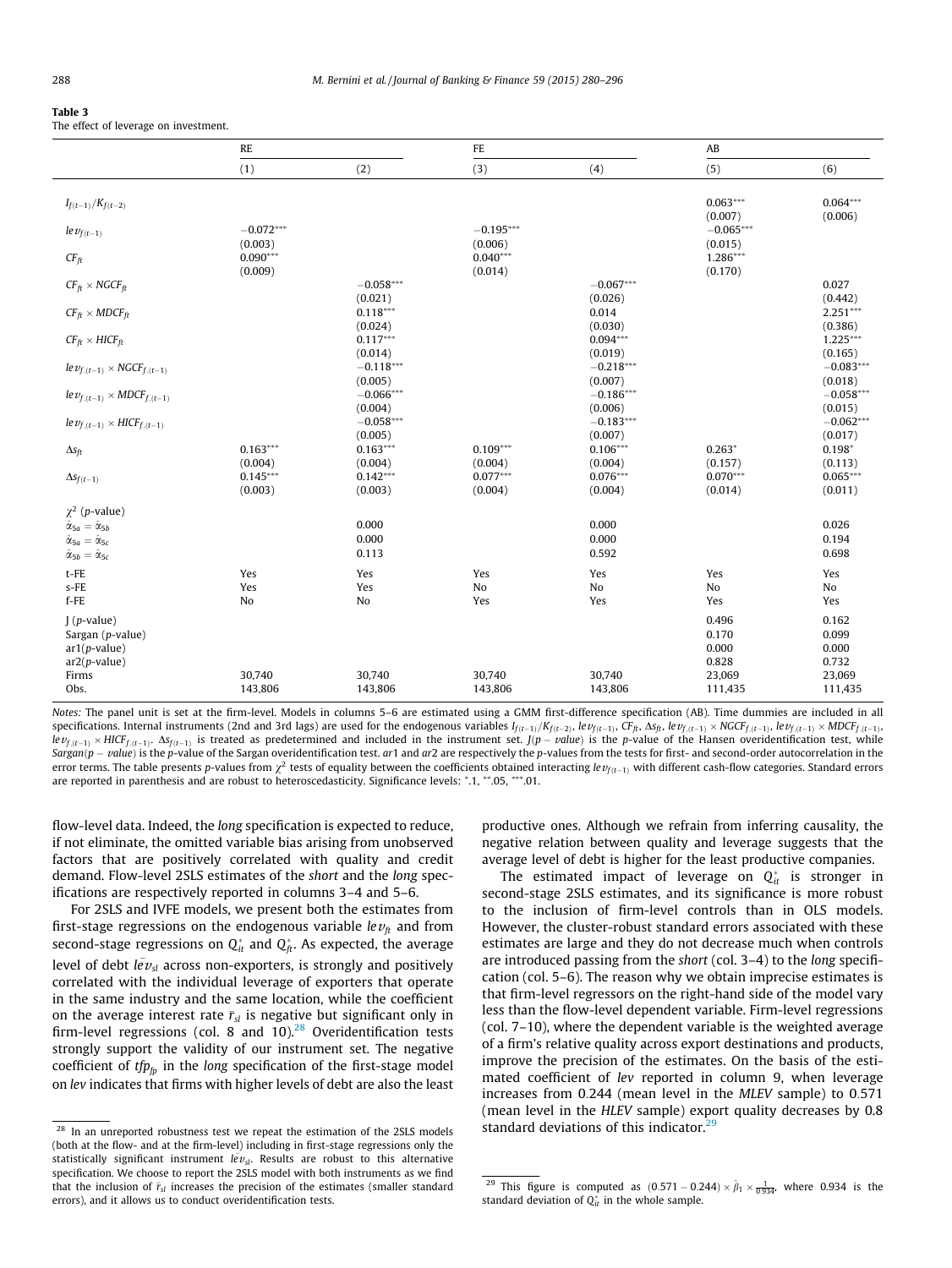| Table 4                          |  |
|----------------------------------|--|
| The effect of leverage on output |  |

quality.

| Panel unit:                    | (1)<br>Flow $\it i$ | (2)         | (3)         | (4)             | (5)         | (6)             | (7)<br>Firm $f$ | (8)             | (9)         | (10)            |
|--------------------------------|---------------------|-------------|-------------|-----------------|-------------|-----------------|-----------------|-----------------|-------------|-----------------|
| Estimator:                     | <b>OLS</b>          |             | 2SLS        |                 |             |                 | <b>IVFE</b>     |                 |             |                 |
| Specification:                 | (a)                 | (b)         | (a)         |                 | (b)         |                 | (a)             |                 | (b)         |                 |
| Dependent:                     | $Q_{it}^*$          | $Q_{it}^*$  | $Q_{it}^*$  | le $v_{\rm ft}$ | $Q_{it}^*$  | le $v_{\rm ft}$ | $Q_{ft}^*$      | le $v_{\rm ft}$ | $Q_{ft}^*$  | le $v_{\rm ft}$ |
| $lev_{ft}$                     | $-0.040$            | $-0.070**$  | $-2.037***$ |                 | $-1.684***$ |                 | $-1.342*$       |                 | $-2.303***$ |                 |
|                                | (0.027)             | (0.028)     | (0.548)     |                 | (0.538)     |                 | (0.767)         |                 | (0.833)     |                 |
| age <sub>ft</sub>              |                     | $-0.029$    |             |                 | $-0.039$    | $-0.005$        |                 |                 | $-0.042$    | $-0.026***$     |
|                                |                     | (0.027)     |             |                 | (0.032)     | (0.012)         |                 |                 | (0.028)     | (0.003)         |
|                                |                     | 0.000       |             |                 | 0.004       | 0.002           |                 |                 | 0.007       | $0.004***$      |
| age <sub>ft</sub> <sup>2</sup> |                     | (0.006)     |             |                 | (0.007)     | (0.002)         |                 |                 | (0.005)     | (0.001)         |
|                                |                     | 0.015       |             |                 | $0.035***$  | $0.012**$       |                 |                 | $0.040***$  | $0.008***$      |
| $group_{ft}$                   |                     |             |             |                 |             |                 |                 |                 |             |                 |
|                                |                     | (0.014)     |             |                 | (0.016)     | (0.006)         |                 |                 | (0.010)     | (0.001)         |
| foreign $_{ft}$                |                     | $0.053***$  |             |                 | 0.024       | $-0.016*$       |                 |                 | $0.054***$  | $0.007***$      |
|                                |                     | (0.020)     |             |                 | (0.022)     | (0.009)         |                 |                 | (0.014)     | (0.002)         |
| $tfp_{ft}$                     |                     | $0.049***$  |             |                 | 0.006       | $-0.020***$     |                 |                 | $0.128***$  | $-0.038***$     |
|                                |                     | (0.010)     |             |                 | (0.013)     | (0.004)         |                 |                 | (0.032)     | (0.001)         |
| $lab_{ft}$                     |                     | $0.040***$  |             |                 | $0.058***$  | $0.009***$      |                 |                 | $0.305***$  | $0.047***$      |
|                                |                     | (0.007)     |             |                 | (0.008)     | (0.003)         |                 |                 | (0.040)     | (0.001)         |
| kapint <sub>ft</sub>           |                     | $0.070***$  |             |                 | $0.086***$  | $0.010***$      |                 |                 | $0.186***$  | $0.062***$      |
|                                |                     | (0.006)     |             |                 | (0.011)     | (0.003)         |                 |                 | (0.052)     | (0.001)         |
| $expint_{ft}$                  |                     | $0.360***$  |             |                 | $0.374***$  | 0.016           |                 |                 | $0.680***$  | $0.007**$       |
|                                |                     | (0.021)     |             |                 | (0.026)     | (0.010)         |                 |                 | (0.020)     | (0.003)         |
| $H\mathbf{I}_{st}$             |                     | $-0.414$    |             |                 | $-0.517$    | 0.089           |                 |                 | $-0.366$    | $0.087**$       |
|                                |                     | (0.287)     |             |                 | (0.400)     | (0.122)         |                 |                 | (0.280)     | (0.044)         |
| ClientHI <sub>st</sub>         |                     | $-1.602**$  |             |                 | $-2.257**$  | 0.412           |                 |                 | $-0.760$    | 0.140           |
|                                |                     | (0.787)     |             |                 | (0.896)     | (0.318)         |                 |                 | (0.658)     | (0.104)         |
| Supplier $HI_{st}$             |                     | 0.285       |             |                 | 0.553       | $-0.809***$     |                 |                 | 0.897       | $-0.132$        |
|                                |                     | (1.048)     |             |                 | (0.952)     | (0.260)         |                 |                 | (0.635)     | (0.101)         |
| $RD_{st}$                      |                     | $-0.824***$ |             |                 | $-1.363***$ | $-0.083$        |                 |                 | 0.309       | $-0.021$        |
|                                |                     | (0.270)     |             |                 | (0.249)     | (0.076)         |                 |                 | (0.217)     | (0.033)         |
|                                |                     |             |             |                 | $2.040***$  |                 |                 |                 |             |                 |
| ClientRD <sub>st</sub>         |                     | $1.669***$  |             |                 |             | 0.015           |                 |                 | $-0.444$    | $-0.054$        |
|                                |                     | (0.548)     |             |                 | (0.515)     | (0.127)         |                 |                 | (0.445)     | (0.071)         |
| SupplierRD <sub>sr</sub>       |                     | 0.063       |             |                 | $0.680*$    | $-0.043$        |                 |                 | 0.003       | $-0.009$        |
|                                |                     | (0.375)     |             |                 | (0.403)     | (0.145)         |                 |                 | (0.315)     | (0.050)         |
| $\bar{l}e\,\nu_{sr}$           |                     |             |             | $0.172***$      |             | $0.166***$      |                 | $0.050***$      |             | $0.048***$      |
|                                |                     |             |             | (0.030)         |             | (0.030)         |                 | (0.007)         |             | (0.007)         |
| $\bar{r}_{sr}$                 |                     |             |             | $-0.066$        |             | $-0.060$        |                 | $-0.045**$      |             | $-0.037**$      |
|                                |                     |             |             | (0.084)         |             | (0.083)         |                 | (0.018)         |             | (0.018)         |
| t-FE                           | Yes                 | Yes         | Yes         | Yes             | Yes         | Yes             | Yes             | Yes             | Yes         | Yes             |
| pd-FE                          | Yes                 | Yes         | Yes         | Yes             | Yes         | Yes             | No              | No              | $\rm No$    | No              |
| $s$ -FE                        | Yes                 | Yes         | Yes         | Yes             | Yes         | Yes             | No              | No              | No          | No              |
| $f$ -FE                        | No                  | No          | No          | No              | No          | No              | Yes             | Yes             | Yes         | Yes             |
|                                |                     |             |             |                 |             |                 |                 |                 |             |                 |
| $J(p$ -value)                  |                     |             | 0.389       |                 | 0.605       |                 | 0.234           |                 | 0.297       |                 |
| F-stat                         |                     |             | 17.031      |                 | 15.007      |                 | 27.324          |                 | 25.493      |                 |
| Obs.                           | 4,836,717           | 4,836,297   | 4,784,578   | 4,784,578       | 4,784,158   | 4,784,158       | 216,192         | 216,192         | 216,154     | 216,154         |

Notes: In flow-level regressions the panel unit is set at the variety level (firm-HS6 product-destination). The panel unit in firm-level regressions is set at the level of the individual exporter. The firm-level quality estimator  $\mathbb{Q}_h^*$  is obtained collapsing flow-level estimators according to the methodology detailed in the text. All regressors vary at the firm-level with the exception of the excluded instruments  $\overline{I}ev_{sl}$  and  $\overline{r}_{sl}$  that are computed at the location-industry level. The J (p-value) is the p-value of the Hansen J test of the validity of the excluded instruments while F-stat is the F statistics for the explanatory power of the excluded instruments in first stage regressions. t-FE are individual year fixed effects while pd-FE are HS6 product-destination fixed effects. Cluster-robust standard errors are reported in parentheses and the cluster unit is set at the firm level. Specification (a) includes only the regressor of interest le $v_{ft}$  and fixed effects, while specification (b) includes a set of firm-level controls. Significance levels: \*.1, \*\*.05, \*\*\*.01.

We conclude that strong statistical evidence supports Hyp 1: a highly leveraged corporate financial structure hampers a firm's ability to compete in foreign markets through product quality. The coefficients of the firm-level controls are in line with previous studies on the determinant of export quality; larger and more productive firms with greater capital intensity export products with higher average quality (Verhoogen, 2012). Because the variables we use to control for these characteristics are endogenous, we avoid giving a causal interpretation to the coefficients. Firms' age is negatively associated with export quality and this result can be explained by self-selection of the best young firms into the export market. Because young firms face greater barriers to start exporting, such as the costs of establishing for the first time distribution networks, those that find profitable to export are conceivably the most productive ones, and the ones selling high quality products.

First stage regressions on le $v_{ft}$  control for heterogeneity in financial structure across industries by including industry-level fixed effects (col. 6) or firm-level fixed effects (col. 10). Despite the inclusion of these fixed effects, the point estimate of the coefficient on  $HI_{st}$  is positive and statistically significant in the firm-level specification. This parameter should be interpreted as the reaction of a firm's debt level to greater concentration in the product market. A positive relationship between industry concentration and debt levels is consistent with previous findings in the capital structure literature (MacKay and Phillips, 2005). Positive changes in the concentration of clients' and suppliers' industries are respectively positively and negatively correlated with a firms' debt level, but these effects are not significant when we control for firm fixed effects (col. 10). After controlling for industry-fixed effects, time-variations in R&D intensity in a firm's own industry and in the industries of its suppliers and clients do not appear to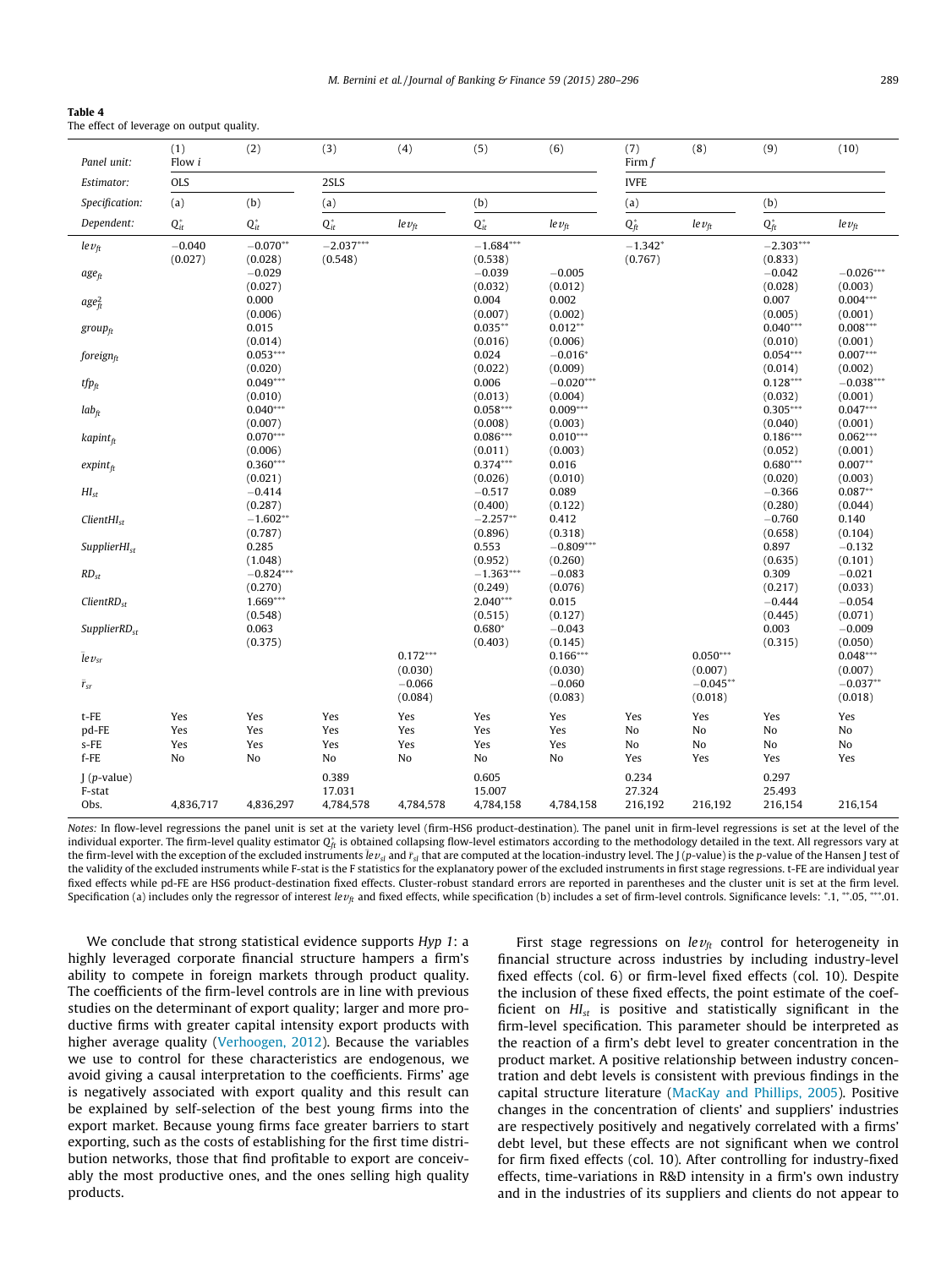have a significant correlation with a firm's level of debt. Instead, positive variations in the concentration of clients' and own industry R&D intensity appear affecting negatively a firm's quality. This finding is consistent with previous empirical evidence suggesting that the R&D investment of French firms is generally countercyclical (Aghion et al., 2012). Hence, because our indicator of quality is based on sales, and R&D intensity increases in periods of lower demand, it is not surprising to find a negative correlation between quality and industry-level measures of R&D intensity.

Table 5 reports the estimated parameters of the 'short' and the 'long' specifications of Model  $(6)$ , that is used to test Hyp 2. $30$  The point estimates of the coefficients  $\beta_{1a}$ ,  $\beta_{1b}$  and  $\beta_{1c}$  are consistently negative across specifications and estimation techniques. However, we find a statistically significant effect of leverage on quality only for firms with negative cash flow. The  $\chi^2$  tests used to compare the coefficients on the interactions terms confirm that  $\beta_{1a}$  is significantly different from  $\beta_{1b}$  and from  $\beta_{1c}$ .<sup>31</sup> These results support Hyp 2 whereby debt affects quality depending on a firm's liquidity. A caveat applies to this conclusion. Even thus coefficients on  $lev_{f(t-1)} \times MDCF_{f(t-1)}$  and  $lev_{f(t-1)} \times HICF_{f(t-1)}$  are insignificant, they are nevertheless negative, suggesting a more heterogeneous effect of debt across firms with positive cash-flow.

This section concludes by testing Hyp 3 concerning the differential impact of leverage across firms operating in industries with a different level of concentration. In previous regressions, differences in product-market structure were captured by industry-specific, market-specific or firm-specific fixed effects and by a series of industry-level covariates. Despite these controls the estimated coefficients on  $lev_{ft}$  express the average effect of this variable across firms pooled together from heterogeneous industries. We now investigate this heterogeneity by estimating specification (b) of the quality model (5) on samples of firms from industries with different market concentration. Table 6 reports the model estimated on low-concentration (LH), medium-concentration (MH), high-concentration (HH) industries.<sup>32</sup> Consistently with Hyp 3, regression results suggest that leverage has a more negative impact on firms that operate in less concentrated industries. The estimated coefficient on  $lev_{ft}$  is negative and significant in the low-concentration and medium-concentration samples, while it is insignificant at standard confidence levels for the high-concentration sample.

Table 6 reports the results from regressions estimated on sub-samples of firms belonging to industries with different R&D intensity (col. 4–6). According to the theoretical results in Long and Malitz (1985) more leveraged firms have a cost disadvantage in undertaking investment in intangibles, and we should expect high levels of debt to affect disproportionally more firms in R&D intensive industries. Consistently, we find that the impact of leverage on quality is twice as negative for medium-R&D intensity industries than it is for low-R&D industries. However, the coefficient on leverage is not significant for firms operating in high-R&D intensity. This result may be determined by the

self-selection of firms with different attributes into more research intensive industries, in the case these attributes offset the negative effect of debt on quality.

### 5.3. Robustness tests

This section reports a battery of robustness exercises conducted to test the sensitivity of our main results to the use of alternative measures of quality, leverage and liquidity, and to the use of a different instrument for leverage. We also investigate the presence of non-linearity in the effect of leverage on quality.

In the trade literature, the unit-values of the exported varieties are commonly used as an indirect proxy for output quality (e.g., Bastos and Silva, 2010; Kugler and Verhoogen, 2012; Manova and Zhang,  $2012$ ).<sup>33</sup> This proxy relies on the assumption that both the price and the unit-value of a variety increase monotonically in output quality. Upon accepting this assumption, it is possible to investigate the firm-level determinants of product quality by comparing, within narrowly defined product categories, the unit-values of the varieties exported by different companies. Given our specific interest on leverage as a determinant of output quality, the measure of quality that we use in the previous section should be preferred to unit-values, because higher levels of debt may affect a firm's pricing strategy in addition to its output quality (Secchi et al., 2014). Nevertheless, regressions on unit-values can be used to test whether our results depend crucially on our preferred measure of quality. Hence, we re-estimate the flow-level regressions reported in Table 4 by using the log unit-value of a variety  $log(u v_{it})$ as the dependent variable. By including product-destination fixed effects in all regressions, we force identification to rely on unit-value variations across varieties of the same HS6 product exported to the same destination by firms with different leverage. The results from this exercise are reported in Table 7. A negative coefficient on  $lev_{ft}$  is found across all specifications and estimation techniques, suggesting that firms with higher levels of debt export relatively cheaper varieties. We conclude that our main result is robust to the use of an alternative measure of quality.

Columns 1 of Table 8 reports estimates obtained when leverage is measured by  $lev2$  instead of lev. This variable is computed as the ratio of the book value of a firm's debt over the book value of its total assets. Estimates are qualitatively and quantitatively similar to those obtained in Table  $5^{34}$  In the specification reported in column 2, we interact this new measure of leverage with the three cash flow categories. Previous results are largely confirmed as we find a negative effect of leverage on quality only for firms with negative and medium cash-flow.

In column 3 we adopt an alternative classification of the categories of liquidity based on the same underlying continuous variable  $CF_{f(t-1)}$ . As in previous estimates NEGF is still a dummy for firms with negative cash-flow,  $CF25<sup>th</sup>$  is a dummy for firms with positive cash-flow but below the 25th percentile,  $CF75<sup>th</sup>$  between the 25th and the 75th percentiles, and  $CF100<sup>th</sup>$  over the 75th percentile of the cash-flow distribution within an industry-year cell. $35$ In column 4 we base this new classification on a different underlying measure of liquidity. This measure is obtained as the difference between a firm's availability and a firm's need for working capital, divided by operating expenses that include wages and the cost of materials. The availability of working capital is measured as a firm's

 $\frac{30}{30}$  For this regression the 'short' specification includes the term  $CF_{f,(t-1)}$ . The inclusion of this additional term is necessary to avoid omitted variable bias because the three dummies interacted with lev are based on this variable. Results do not change if instead of  $CF_{f,(t-1)}$  we introduce the three un-interacted dummies NGCF; MDCF and HICF.

On the contrary the same tests fail to reject the equality of  $\beta_{1b}$  and  $\beta_{1c}$  across all specifications. Unreported 2SLS estimates on pooled data are in line with those obtained from the RE model.

<sup>&</sup>lt;sup>32</sup> Low-concentration industries are those with Herfindahl Index lower or equal the 25th percentile of the distribution across industries, medium-concentration industries have the Index included between the 25th and the 75th percentile, high-concentration are industries with Herfindahl above the 75th percentile. The same approach is used to distinguish industries by R&D intensity. Results are insensitive to alternative categorization of concentration and R&D intensity classes.

<sup>&</sup>lt;sup>33</sup> See Note 17 on the construction of unit-values with trade data.

 $^{34}$  We compare this robustness with estimates in Table 5 because we include here the same set of controls as in the long specification reported in that table. In particular the inclusion of the cash-flow variable reduces the sample size compared to the specifications reported in Table 4 making a comparison with the estimates in that table inappropriate.

<sup>&</sup>lt;sup>35</sup> We wish to thank an anonymous referee for suggesting this robustness check.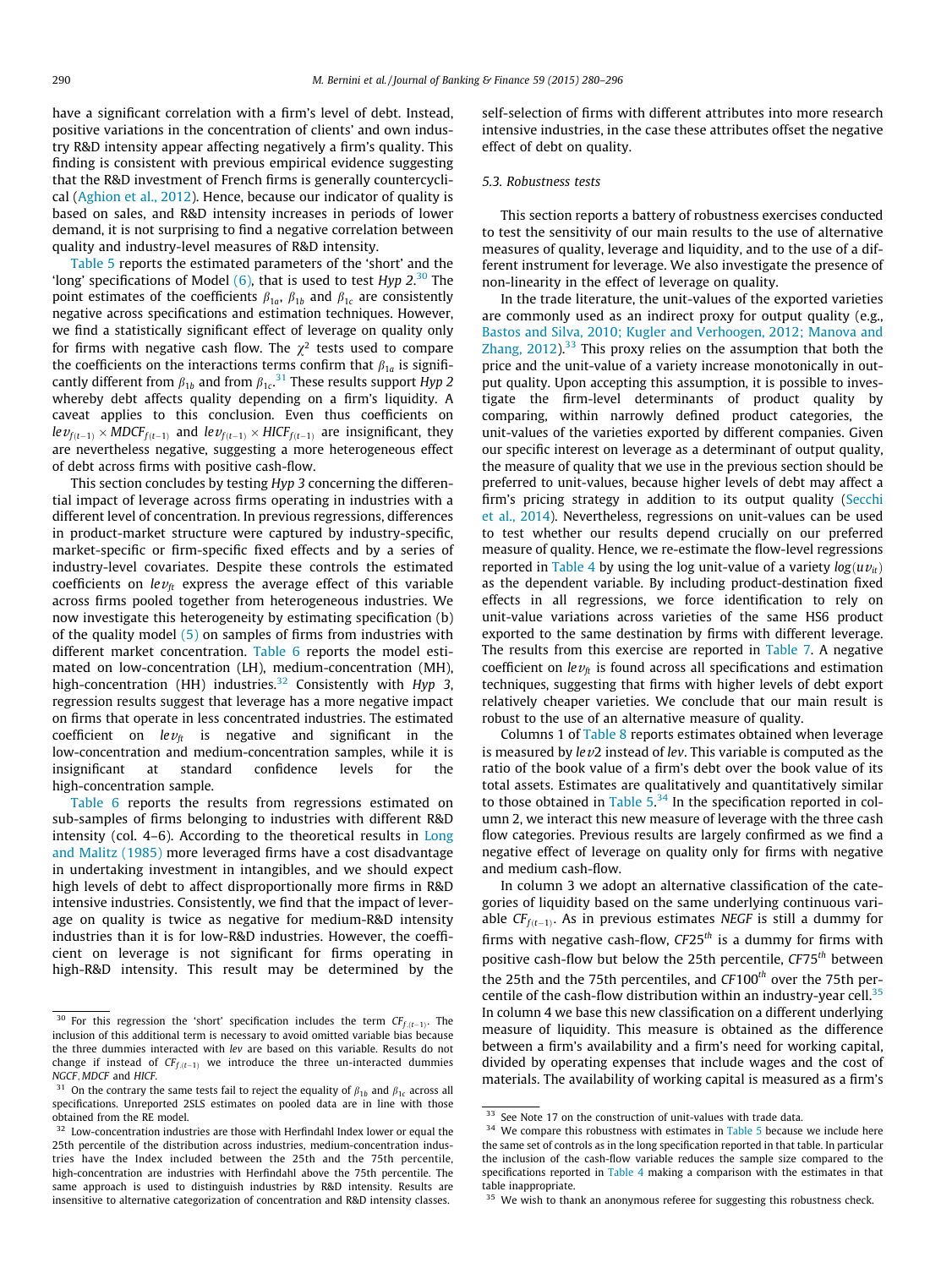The effect of leverage on quality conditional on liquidity.

| Estimator:                                                                     | (1)<br>$\mathsf{RE}$           | (2)                            | (3)<br>$\mathop{\mathsf{FE}}$  | (4)                            | (5)<br><b>IVFE</b>               | (6)                            |
|--------------------------------------------------------------------------------|--------------------------------|--------------------------------|--------------------------------|--------------------------------|----------------------------------|--------------------------------|
| Specification:<br>Dependent:                                                   | (a)<br>$Q_{ft}^*$              | (b)<br>$\mathbf{Q}^*_{\!f\!t}$ | (a)<br>$Q_{ft}^*$              | (b)<br>$Q_{ft}^*$              | (a)<br>$Q_{ft}^*$                | (b)<br>$\mathbf{Q}^*_{ft}$     |
| $lev_{f(t-1)} \times NGCF_{f(t-1)}$                                            | $-0.132***$                    | $-0.090***$                    | $-0.149***$                    | $-0.121***$                    | $-0.550***$                      | $-0.437***$                    |
| $lev_{f(t-1)} \times MDCF_{f(t-1)}$                                            | (0.027)<br>$-0.014$<br>(0.020) | (0.026)<br>$-0.027$<br>(0.020) | (0.032)<br>$-0.014$<br>(0.025) | (0.032)<br>$-0.035$<br>(0.025) | (0.141)<br>$-0.322**$<br>(0.154) | (0.163)<br>$-0.261$<br>(0.174) |
| $lev_{f(t-1)} \times HICF_{f(t-1)}$                                            | $-0.056*$<br>(0.031)           | $-0.004$<br>(0.029)            | 0.032<br>(0.036)               | $-0.012$<br>(0.035)            | $-0.205$<br>(0.172)              | $-0.210$<br>(0.184)            |
| $CF_{f(t-1)}$                                                                  | 0.000<br>(0.001)               | 0.000<br>(0.001)               | $-0.000$<br>(0.001)            | $-0.000$<br>(0.001)            | $-0.000$<br>(0.001)              | $-0.000$<br>(0.001)            |
| age <sub>ft</sub>                                                              |                                | $-0.097***$<br>(0.022)         |                                | $-0.052*$<br>(0.028)           |                                  | $-0.125***$<br>(0.027)         |
| age <sub>f</sub> <sup>2</sup>                                                  |                                | $0.012***$<br>(0.004)          |                                | 0.008<br>(0.005)               |                                  | $0.021***$<br>(0.005)          |
| $foreign$ <sub>ft</sub>                                                        |                                | $0.086***$<br>(0.015)          |                                | 0.030<br>(0.019)               |                                  | $-0.013$<br>(0.017)            |
| $tfp_{f(t-1)}$                                                                 |                                | $0.137***$<br>(0.008)          |                                | $0.111***$<br>(0.013)          |                                  | $0.072***$<br>(0.014)          |
| $lab_{ft}$                                                                     |                                | $0.180***$<br>(0.004)          |                                | $0.176***$<br>(0.015)          |                                  | $0.166***$<br>(0.015)          |
| $kapint_{f(t-1)}$                                                              |                                | $0.088***$<br>(0.005)          |                                | $0.058***$<br>(0.011)          |                                  | 0.023<br>(0.014)               |
| $expint_{f(t-1)}$                                                              |                                | $0.667***$<br>(0.019)          |                                | $0.304***$<br>(0.028)          |                                  | $0.298***$<br>(0.024)          |
| $HI_{s(t-1)}$                                                                  |                                | 0.440<br>(0.432)               |                                | 0.718<br>(0.475)               |                                  | $-0.973**$<br>(0.408)          |
| $ClientHIs(t-1)$                                                               |                                | $-1.923**$<br>(0.940)          |                                | $-2.042*$<br>(1.047)           |                                  | 1.879**<br>(0.769)             |
| Supplier $HI_{s(t-1)}$                                                         |                                | 0.510<br>(0.828)               |                                | 0.068<br>(0.887)               |                                  | 0.561<br>(0.814)               |
| $RD_{s(t-1)}$                                                                  |                                | $-0.345$<br>(0.289)            |                                | $-0.181$<br>(0.333)            |                                  | $1.033***$<br>(0.276)          |
| ClientRD <sub>s(t-1)</sub>                                                     |                                | $-1.040*$<br>(0.563)           |                                | $-1.500**$<br>(0.626)          |                                  | $-3.340***$<br>(0.551)         |
| SupplierR $D_{s(t-1)}$                                                         |                                | $1.444***$<br>(0.440)          |                                | 1.867***<br>(0.474)            |                                  | 0.125<br>(0.384)               |
| $t$ -FE<br>$s$ -FE                                                             | Yes<br>Yes                     | Yes<br>Yes                     | Yes<br>$\rm No$                | Yes<br>No                      | Yes<br>$\rm No$                  | Yes<br>No                      |
| f-FE                                                                           | No                             | No                             | Yes                            | Yes                            | Yes                              | Yes                            |
| $\chi^2$ (p-value)                                                             |                                |                                |                                |                                |                                  |                                |
| $\hat{\beta}_{1a} = \hat{\beta}_{1b}$                                          | 0.000<br>0.024                 | 0.009<br>0.048                 | 0.000<br>0.000                 | 0.003<br>0.032                 | 0.000<br>0.000                   | 0.000<br>0.004                 |
| $\hat{\beta}_{1a} = \hat{\beta}_{1c}$<br>$\hat{\beta}_{1b} = \hat{\beta}_{1c}$ | 0.138                          | 0.865                          | 0.140                          | 0.911                          | 0.011                            | 0.508                          |
| F-stat<br>Obs.                                                                 | 108,678                        | 108,645                        | 108,678                        | 108,645                        | 331.108<br>97,347                | 275.764<br>97,329              |

Notes: In all models panel unit is set at the firm-level. The firm-level measure of export quality  $\hat{Q}_f$  is obtained as detailed in the text. Models are estimated by Random-Effect (RE), Fixed-Effect (FE) and 2SLS fixed effects (IVFE). In the unreported first-stage regressions of the IVFE models the endogenous terms  $lev_{f,(t-1)} \times NGCF_{f,(t-1)}$  $lev_{f,(t-1)} \times MDCF_{f,(t-1)}$ ,  $lev_{f,(t-1)} \times HCF_{f,(t-1)}$  are instrumented by three terms obtained by interacting  $\bar{lev}_{sl}$  with NGCF<sub>f</sub><sub>(t-1</sub>), MDCF<sub>f<sub>1</sub>(t-1)</sub>, and HICF<sub>f</sub><sub>(t-1</sub>). Because the number of exogenous instruments equals the number of endogenous instrumented variables, IVFE models are exactly identified. F-stat is the F statistics for the explanatory power of the excluded instruments in first stage regressions. t-FE are individual year fixed effects while pd-FE are HS6 product-destination fixed effects. Cluster-robust standard errors are reported in parentheses and the cluster unit is set at the firm level. Specification (a) includes only the regressor of interest  $lev_{ft}$  and fixed effects, while specification (b) includes a set of firm-level controls. Significance levels: \*.1, \*\*.05, \*\*\*.01.

capital that is not invested and it includes reserves. The need of working capital is instead obtained as a firm's stocks plus its client's debt minus the debt of the firm to the suppliers. While in column 3 results are insensitive to the alternative definition of cash-flow categories, in column 4 we find negative and significant estimates for each interaction between le $v_{f(t-1)}$  and the different categories of liquidity. This finding contrasts our previous results supporting Hyp 2.

A possible explanation for this discrepancy is that the conditionality of the effect of leverage on CF is related to a firm's ability to generate pledgeable income rather than to its availability of internal resources. While cash-flow captures a firms' ability to generate pledgeable income, the alternative measure used in this robustness check is more closely related to the availability of internal resources relative to a firm's financing needs. A recent paper by

Valta (2012) has shown that the cost of debt is higher for firms operating in more competitive industries, and the author interpret this finding with the negative effect of competition on a firm's profit margin and pledgeable income. This intuition is also consistent with our previous finding that leverage has a more negative effect on quality in industries with low-concentration, where the ability of firms to generate cash-flow is hampered by lower profit margins.

Table 9 reports robustness tests based on Campello (2006). That paper identifies the impact of debt on firms' product market performance by adopting an empirical strategy different from our own. In this section, by adopting Campello's approach to address the endogeneity of leverage, we test the sensitivity of our baseline results to methodological choices. First, as in the Campello's paper,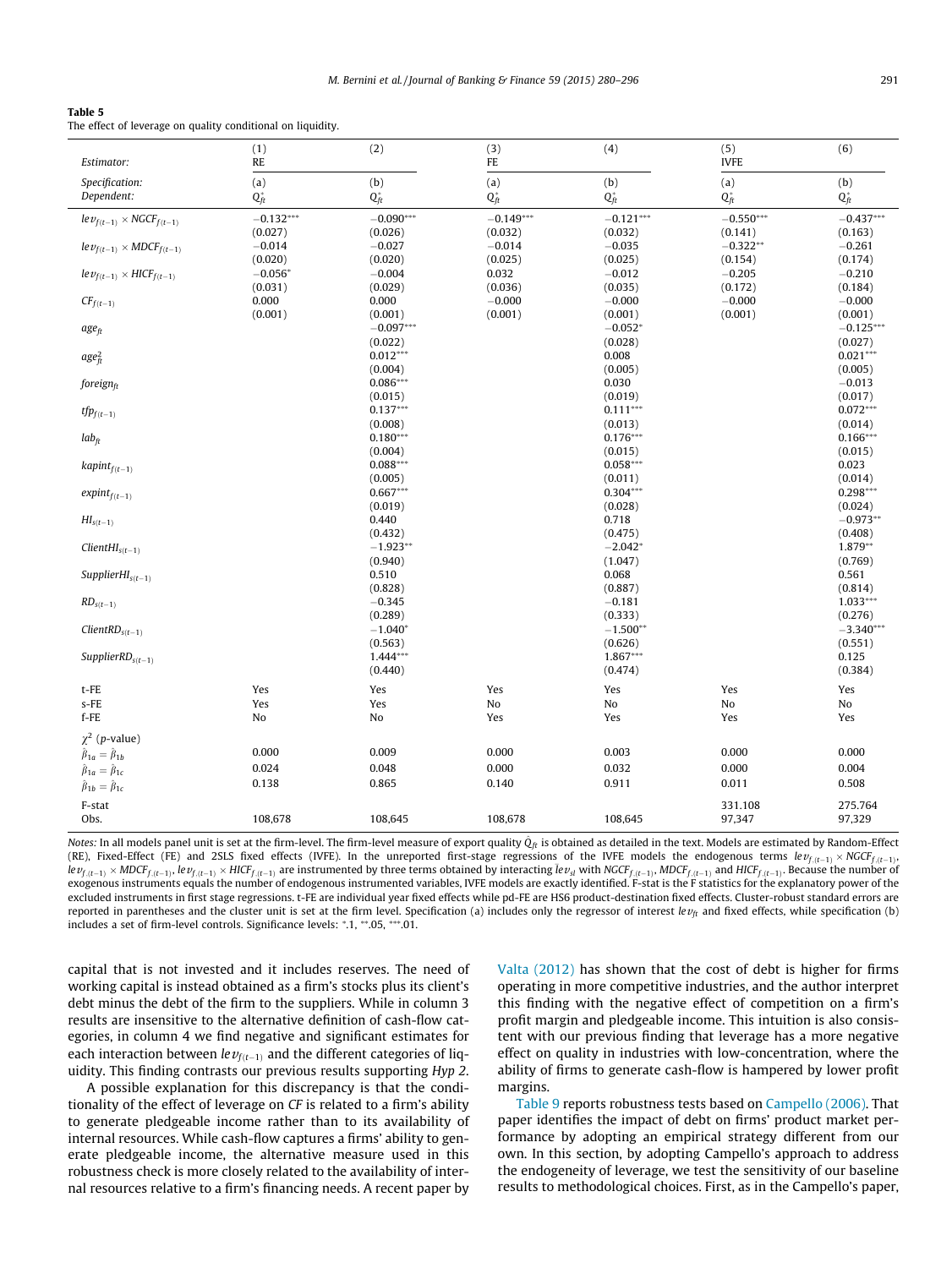Heterogeneous effect of leverage on quality across industries.

|                        | $\left(1\right)$<br>Split by market concentration | (2)         | (3)      | (4)<br>Split by R&D intensity | (5)         | (6)       |
|------------------------|---------------------------------------------------|-------------|----------|-------------------------------|-------------|-----------|
|                        | LH                                                | MH          | HH       | LR                            | MR          | HR        |
| Firm-level regressions | $-2.570***$                                       | $-1.179***$ | $-0.791$ | $-0.981*$                     | $-2.260***$ | $-1.019$  |
| $lev_{f,t-1}$          | (0.280)                                           | (0.378)     | (0.739)  | (0.539)                       | (0.216)     | (0.912)   |
| Obs. (Firm-year)       | 54,367                                            | 80,053      | 19,140   | 14,858                        | 138.702     | 27,732    |
| Flow-level regressions | $-2.759***$                                       | $-0.920*$   | $-2.428$ | $-0.920$                      | $-1.672***$ | $-2.064$  |
| $lev_{f,t-1}$          | (0.823)                                           | (0.518)     | (1.758)  | (1.212)                       | (0.539)     | (1.538)   |
| Obs. (Flow-year)       | 1,040,220                                         | 2,900,740   | 843,198  | 162,656                       | 4,621,502   | 1,258,000 |

Notes: The table reports 2SLS estimates of the coefficient on le $v_{f,t-1}$  obtained in firm-level (upper panel) and flow-level (lower panel) regressions on  $\mathcal{Q}_h^*$  and  $\mathcal{Q}_u^*$ . These regressions are estimated adopting the long specification (b). Controls and fixed effects included but not reported. Columns 1–3 report estimates on sub-samples of firms belonging to industries with different level of market concentration (ISIC Rev.3: LH = [15,17,20,22,28], MH = [18,19,21,24,25,26,27,29,32,36,37], HH = [23,30,31,33,35]). Columns 4–5 report regressions on three samples of firms belonging to industries with different R&D intensity (ISIC Rev.3: LR = [20,21,22,28], MR = [15,17,18,19,23,24,25,26,27,29,30,31,32,33,34,35,36,37], HR = [24,30,32,33,34,35]). Cluster-robust standard errors are reported in parentheses and the cluster unit is set at the firm level. Significance levels: \*.1, \*\*.05, \*\*\*.01.

#### Table 7

The unit-values of exported varieties and firm leverage.

|                                | <b>OLS</b>          |                       | 2SLS                         |                       |                              |                       |  |
|--------------------------------|---------------------|-----------------------|------------------------------|-----------------------|------------------------------|-----------------------|--|
|                                | (a)                 | (b)                   | (a)                          |                       | (b)                          |                       |  |
|                                | $log(u v_{it})$     | $log(u v_{it})$       | $log(u v_{ir})$              | le $v_{ft}$           | $log(u v_{it})$              | $lev_{ft}$            |  |
| $lev_{ft}$                     | $-0.044$<br>(0.034) | $-0.081**$<br>(0.035) | $-3.124***$<br>(0.724)       |                       | $-2.699***$<br>(0.713)       |                       |  |
| $l\bar{e}v_{sr}$               |                     |                       |                              | $0.173***$<br>(0.030) |                              | $0.167***$<br>(0.030) |  |
| $\bar{r}_{sr}$                 |                     |                       |                              | $-0.068$<br>(0.085)   |                              | $-0.062$<br>(0.083)   |  |
| Controls                       | N <sub>o</sub>      | Yes                   | No                           | N <sub>o</sub>        | Yes                          | Yes                   |  |
| $t$ -FE                        | Yes                 | Yes                   | Yes                          | Yes                   | Yes                          | Yes                   |  |
| pd-FE                          | Yes                 | Yes                   | Yes                          | Yes                   | Yes                          | Yes                   |  |
| $s$ -FE                        | Yes                 | Yes                   | Yes                          | Yes                   | Yes                          | Yes                   |  |
| $J(p-value)$<br>F-stat<br>Obs. | 4,947,368           | 4,946,937             | 0.681<br>17.272<br>4,894,128 | 4,894,128             | 0.899<br>15.251<br>4,893,697 | 4,893,697             |  |

Notes: All regressors vary at the firm-level with the exception of the excluded instruments  $\bar{I}ev_{si}$  and  $\bar{r}_{si}$  that are computed at the location-industry level. The J (p-value) is the p-value of the Hansen J test of the validity of the excluded instruments while F-stat is the F statistics for the explanatory power of the excluded instruments in first stage regressions. t-FE are individual year fixed effects while pd-FE are HS6 product-destination fixed effects. Cluster-robust standard errors are reported in parentheses and the cluster unit is set at the firm level. Specification (a) includes only the regressor of interest le $v<sub>f</sub>$  and fixed effects, while specification (b) includes a set of firm-level controls. Firms-level controls in specification (b) are not reported but they are the same as those reported in Table 4. Significance levels: \*.1, \*\*.05, \*\*\*.01.

we use asset tangibility as an instrument for the level of debt. Tangibility is constructed as the ratio of the book value of tangible assets over the book value of a firm's total assets  $zTang_{f(t-1)}$ . Second, we normalize both the regressors and the dependent variable by subtracting to each variable the industry-level mean and dividing by the industry-level standard deviation. By doing so we obtain measures of a firm's relative export quality  $zQ_{f(t-1)}^*$  and leverage  $zlev_{f(t-1)}$  with respect to the industry average.

First and second-stage 2SLS estimates obtained by using these variables in regressions are reported in columns 1 and 2 of the table. In columns 3 and 4 we report the same exercise but we substitute the continuous variable for leverage with the dummy levTop3 $f(t-1)}$  that takes value one if the firm is in the three top deciles of the leverage distributions. Although these exercises are based on a different methodological approach, they deliver the same qualitative results as our baseline specification. Hence this robustness test provides a very convincing indication that there is indeed a negative relationship between debt levels and output quality.

Lastly, we investigate the presence of non-linearity in the impact of leverage on quality. In column 5 we allow the coefficient on zle $v_{f(t-1)}$  to vary depending on the level of relative leverage. We do so by interacting  $zlev_{f(t-1)}$  with three dummy variables respectively assuming value one if zle $v_{f(t-1)}$  is less than -1.5 standard deviations below the industry mean, if it falls between  $-1.5$  and 1.5 standard deviations, and if it is above 1.5 standard deviations.  $36$ In column 6 we simultaneously allow for non-linearity and for conditional effect on cash-flow. In general, we do not find evidence of non-linearity in the relationship between leverage and quality. The only exception is for firms with high cash-flow. For these firms we find that leverage affects quality only when leverage is above 1.5 standard deviations from the industry mean.

# 6. Conclusions

This paper advances the understanding of the relationship between financial factors and firm export behavior by producing novel results on a 'quality channel'. It is shown that corporate financial structure determines a firm's ability to compete through quality on foreign markets, which is consistent with models

<sup>36</sup> We adopt the same breaking points as in Campello (2006).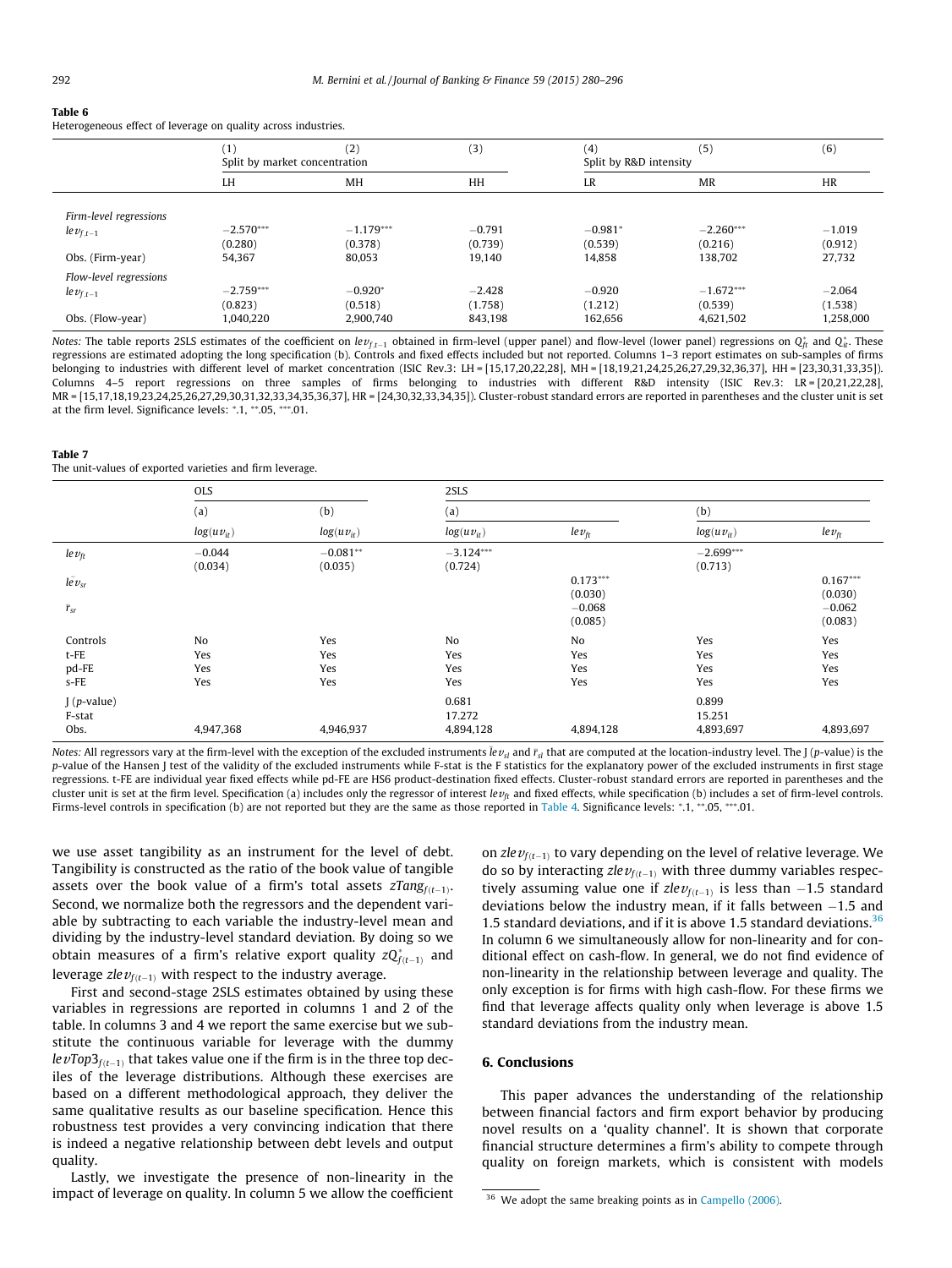Different measures of leverage and liquidity.

| Estimator:                                                                                                                           | (1)<br><b>IVFE</b>         | (2)                                  | (3)                                         | (4)                                                                                       |
|--------------------------------------------------------------------------------------------------------------------------------------|----------------------------|--------------------------------------|---------------------------------------------|-------------------------------------------------------------------------------------------|
| Dependent:                                                                                                                           | $Q_{ft}^*$                 | $Q_{ft}^*$                           | $Q_{ft}^*$                                  | $Q_{ft}^*$                                                                                |
| Different measure of leverage<br>$lev2_{f(t-1)}$<br>$lev2_{f(t-1)} \times NGCF_{f(t-1)}$<br>$lev2_{f(t-1)}$ × MDCF <sub>f(t-1)</sub> | $-0.448**$<br>(0.220)      | $-0.623***$<br>(0.186)<br>$-0.450**$ |                                             |                                                                                           |
| $lev2_{f(t-1)} \times HICF_{f(t-1)}$                                                                                                 |                            | (0.227)<br>$-0.344$<br>(0.260)       |                                             |                                                                                           |
| Different liquidity groups<br>$le v_{f(t-1)} \times NGCF_{f(t-1)}$                                                                   |                            |                                      | $-0.520***$                                 |                                                                                           |
| $le v_{f(t-1)} \times CF25^{th}_{f(t-1)}$                                                                                            |                            |                                      | (0.149)<br>$-0.358**$<br>(0.156)            |                                                                                           |
| $le v_{f(t-1)} \times CFT5_{f(t-1)}^{th}$<br>$le v_{f(t-1)} \times CF100^{th}_{f(t-1)}$                                              |                            |                                      | $-0.315*$<br>(0.162)<br>$-0.252$<br>(0.170) |                                                                                           |
| Different measure of liquidity and liquidity groups                                                                                  |                            |                                      |                                             |                                                                                           |
| $le v_{f(t-1)} \times NGLIQ_{f(t-1)}$<br>$lev_{f(t-1)} \times LIQ25^{th}_{f(t-1)}$<br>$lev_{f(t-1)} \times LIQ75^{th}_{f(t-1)}$      |                            |                                      |                                             | $-2.316***$<br>(0.355)<br>$-2.413***$<br>(0.363)<br>$-2.374***$<br>(0.364)<br>$-2.317***$ |
| $le v_{f(t-1)} \times LIQ100^{th}_{f(t-1)}$                                                                                          |                            |                                      |                                             | (0.352)                                                                                   |
| t-FE<br>f-FE                                                                                                                         | Yes<br>Yes                 | Yes<br>Yes                           | Yes<br>Yes                                  | Yes<br>Yes                                                                                |
| $( p-value )$<br>F-stat<br>Obs.                                                                                                      | 0.861<br>400.615<br>96.525 | 269.293<br>97,520                    | 239.255<br>97.335                           | 62.086<br>97,335                                                                          |

The table reports IVFE estimates of the long specification. Controls are included but not reported. Cluster-robust standard errors in parentheses. Significance levels:  $^*$ .1,  $^*$ .05,  $^{***}$ .01.

predicting that debt financing and financial distress reduce a firm's incentives to invest in quality-enhancing activities such as advertising and R&D (Long and Malitz, 1985; Maksimovic and Titman, 1991).

Panel regressions and instrumental variable methods are used to analyze a rich dataset of French exporters covering the period 1997–2007. Our analysis generates robust evidence that debt financing has a negative impact on export quality measured as the residual from a discrete choice model of foreign consumers' demand. The distortive impact of debt on investment is a plausible channel to explain the negative relation between leverage and quality. Consistently, static and dynamic specifications of a standard investment model reveal that leverage hampers investment, and that this effect is stronger for firms with negative cash-flow. Our analysis produces less clear evidence on the role of internal liquidity in mediating the impact of leverage on quality. A possible interpretation of our results is that a firm's ability to generate pledgeable income reduces the agency cost of debt and the negative effects of financial leverage on quality. Consistently with this interpretation we find that the negative effect of leverage on quality is stronger in less-concentrated industries, where competitive pressure reduces profit margins and leverage cannot be used to acquire strategic advantage over the competitors.

Our firm-level results leads to new research questions that call for further investigation. First, because policies that affect companies' corporate financial structure may eventually impact on a country's export performance, it is worth investigating how corporate taxation affects a country's position in the 'quality ladder' of

### Acknowledgements

The authors would like to thank Gabriel Felbermayr, Alessandra Guariglia, Jaanika Merikull, Stefano Schiavo, Lucia Tajoli, Frederic Warzynski and two anonymous referees for their helpful comments and suggestions. This paper also benefits from the comments from the participants to the EACES workshop, the ITSG workshops and the LAREFI-Montesquieu Bordeaux IV workshop. Michele Bernini would like to thank GREDEG-CNRS for the financial support provided and for providing access to the data.

#### Appendix A

#### A.1. Derivation of Eq. (1)

The central idea of the discrete choice model of demand consists in inverting the demand function to exploit aggregate market information to infer the mean utility that each variety of a differentiated product delivers to consumers. The model imposes structure on demand by assuming that each individual  $j$  consumes only one unit of the variety i that delivers the greatest utility:

$$
u_{ij} > u_{kj} \quad \forall \ k \in K \tag{7}
$$

where  $K$  is a product class encompassing all varieties sharing a certain degree of substitutability. The set  $K$  comprises one or more 'nests', which are groups of varieties (indexed by g) characterized by greater substitutability among one another. To allow for the nested structure of K, consumers' utility is modeled according to the following specification:

$$
u_{ij} = \delta_i + \zeta_{ig} + (1 - \sigma)\epsilon_{ij}, \quad 0 \le \sigma < 1
$$
  
\n
$$
\delta_i = X_{ij}\beta + \alpha p_i + \zeta_i, \quad \alpha \le 0
$$
\n(8)

where  $\delta_i$  is the expected utility from the consumption of *i* across all consumers. This depends on a vector of the varietie's attributes  $X_i$ and parameters  $\beta$ , on price  $p_i$  and product quality  $\zeta_i$ . The terms  $\zeta_{ig}$ and  $\epsilon_{ij}$  are consumers' deviations from the mean utility  $\delta_i$  that are determined by heterogeneous preferences across consumers for different nests of varieties and across varieties belonging to the same nest. The within-group substitutability parameter  $\sigma$  determines the extent to which different consumers agree on the utility they derive from selecting *i*. Ultimately, the negative parameter  $\alpha$  captures the disutility of price that is common across consumers.

By assuming that idiosyncratic deviations in preferences  $\epsilon_{ij}$  follow a Type I extreme-value distribution, the utility function (8) is the basis for the following nested logit model<sup>37</sup>:

$$
s_i = \frac{e^{\delta_i/(1-\sigma)}}{\left[\sum_{k \in g} e^{\delta_k/(1-\sigma)}\right]^{\sigma} \times \sum_{g \in K} \left[\sum_{k \in g} e^{\delta_k/(1-\sigma)}\right]^{(1-\sigma)}}
$$
(9)

where  $s_i$  is both the share of variety *i* in a particular market and the expected probability  $P_i$  that each consumer chooses good *i* over the others. If we assume that consumers first choose their favorite 'nest' g and then a variety *i* within g, the probability  $P_i$  can be also written as:

 $37$  The assumption that the idiosyncratic error in individual preferences follows a Type I extreme-value distribution is a common assumption of multinomial logit models.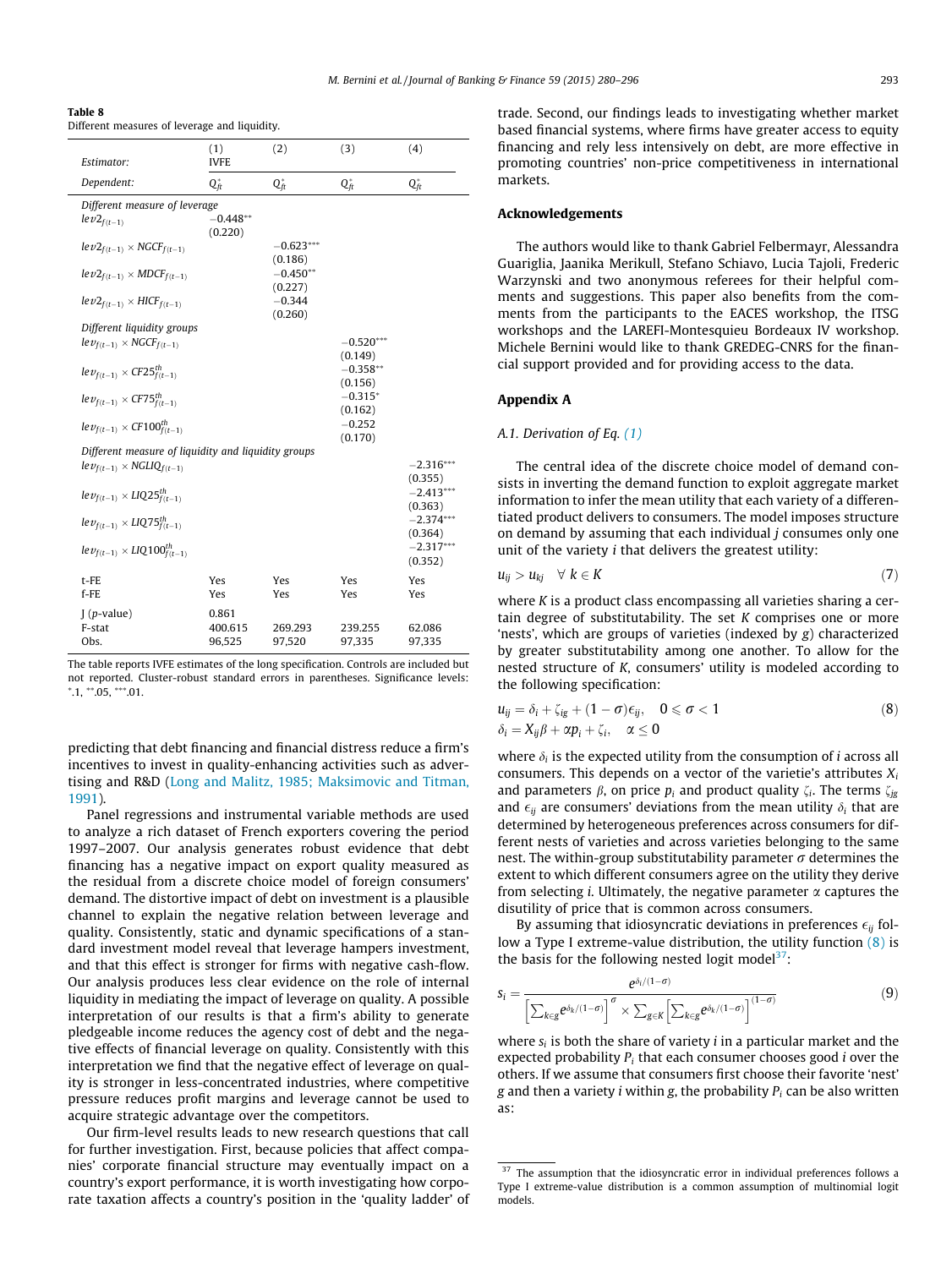Alternative instrument for leverage and non-linearities.

| Estimator:                                                       | (1)<br>2SLS            | (2)                   | (3)<br>2SLS            | (4)                   | (5)                    | (6)                            |
|------------------------------------------------------------------|------------------------|-----------------------|------------------------|-----------------------|------------------------|--------------------------------|
| Dependent:                                                       | $zQ_{ft}^*$            | zle $v_{f(t-1)}$      | $zQ_{ft}^*$            | $levTop3_{f(t-1)}$    | $zQ_{ft}^*$            | $zQ_{ft}^*$                    |
| zle $v_{f(t-1)}$                                                 | $-0.203***$<br>(0.076) |                       |                        |                       |                        |                                |
| $levTop3_{f(t-1)}$                                               |                        |                       | $-0.426***$<br>(0.162) |                       |                        |                                |
| $zTangf(t-1)$                                                    |                        | $0.064***$<br>(0.006) |                        | $0.030***$<br>(0.003) |                        |                                |
| $-\infty <$ zle $v_{f(t-1)} \leq -1.5\sigma$                     |                        |                       |                        |                       | $-0.699***$<br>(0.266) |                                |
| $-1.5\sigma <$ zle $v_{f(t-1)} \leq 1.5\sigma$                   |                        |                       |                        |                       | $-0.753***$<br>(0.264) |                                |
| +1.5 $\sigma$ < zle $v_{f(t-1)} \le +\infty$                     |                        |                       |                        |                       | $-0.757***$<br>(0.272) |                                |
| For $NGCF = 1$<br>$(-\infty <$ zle $v_{f(t-1)} \leq -1.5\sigma)$ |                        |                       |                        |                       |                        | $-0.681**$<br>(0.313)          |
| $(-1.5\sigma <$ zle $v_{f(t-1)} \leq 1.5\sigma)$                 |                        |                       |                        |                       |                        | $-0.791***$<br>(0.298)         |
| $(+1.5\sigma <$ zle $v_{f(t-1)} \leq +\infty)$                   |                        |                       |                        |                       |                        | $-0.672**$<br>(0.319)          |
| For $MDCF = 1$<br>$(-\infty <$ zle $v_{f(t-1)} \leq -1.5\sigma)$ |                        |                       |                        |                       |                        | $-0.787***$<br>(0.268)         |
| $(-1.5\sigma <$ zle $v_{f(t-1)} \leq +1.5\sigma)$                |                        |                       |                        |                       |                        | $-0.823***$<br>(0.266)         |
| $(+1.5\sigma <$ zle $v_{f(t-1)} \leq +\infty)$                   |                        |                       |                        |                       |                        | $-0.805***$<br>(0.275)         |
| For $HICF = 1$<br>$(-\infty <$ zle $v_{f(t-1)} \leq -1.5\sigma)$ |                        |                       |                        |                       |                        | $-0.486*$                      |
| $(-1.5\sigma <$ zle $v_{f(t-1)} \leqslant +1.5\sigma)$           |                        |                       |                        |                       |                        | (0.289)<br>$-0.442$<br>(0.306) |
| $(+1.5\sigma <$ zle $v_{f(t-1)} \leq +\infty)$                   |                        |                       |                        |                       |                        | $-0.769**$<br>(0.370)          |
| $t$ -FE<br>s-FE                                                  | Yes<br>Yes             | Yes<br>Yes            | Yes<br>Yes             | Yes<br>Yes            | Yes<br>Yes             | Yes<br>Yes                     |
| F-stat<br>Obs.                                                   | 121.275<br>108,666     | 108,666               | 112.574<br>109,352     | 109,352               | 109,352                | 109,352                        |

Notes: The table reports 2SLS estimates from the long specification of the quality model regressed on firm-level observations. Controls are included but not reported. z- variables are obtained by subtracting to each firm-level variable by its industry-level mean and subtracting by its industry-level standard deviation. Columns 5 and 6 report only 2nd stage estimates on quality. Cluster-robust standard errors reported in parentheses. The variables  $x\sigma < z\ell e v_{f(t-1)} \leq y\sigma$  are obtained by interacting  $z\ell e v_{f(t-1)}$ with a dummy that assumes value one only if zlev $y_{(t-1)}$  is greater than x industry-level standard deviations and smaller than y standard deviations. Significance levels: \*.1, \*\*.05, \*\*\*.01.

$$
P_i = P_{i/g} \times P_g \tag{10}
$$

where  $P_g$  is the probability that the choice of the consumer falls on one of the products in group g, and g is an index for each of the varieties' 'nests' that compose the wider set K. By expressing the probability  $P_g$  according to a multinomial logit model we can write:

$$
P_{g} = \frac{\left[\sum_{k \in g} e^{\delta_k/(1-\sigma)}\right]^{(1-\sigma)}}{\sum_{g} \left[\sum_{k \in g} e^{\delta_k/(1-\sigma)}\right]^{(1-\sigma)}}
$$
(11)

 $P_{i/g}$  is instead the probability of choosing *i* conditional on the choice of group g:

$$
P_{i/g} = \frac{e^{\delta_i/(1-\sigma)}}{\sum_{k \in g} e^{\delta_k/(1-\sigma)}}
$$
(12)

by multiplying the right-hand sides of (11) and (12) we obtain:

$$
P_i = \frac{e^{\delta_i/(1-\sigma)}}{\left[\sum_{k \in g} e^{\delta_k/(1-\sigma)}\right]^{\sigma} \times \sum_{g} \left[\sum_{k \in g} e^{\delta_k/(1-\sigma)}\right]^{(1-\sigma)}}
$$
(13)

the expression for  $P_i$  can be simplified if we normalize the probability of choosing each i by the probability of choosing an outside variety delivering expected utility  $\delta_0 = 0$ .<sup>38</sup> The probability of choosing the outside variety (hence not choosing any of the inside varieties) is:

$$
P_o = \frac{1}{\sum_{g} \left[ \sum_{k \in g} e^{\delta_k/(1-\sigma)} \right]^{(1-\sigma)}}
$$
(14)

taking the log difference of  $P_i$  and  $P_o$  we obtain:

$$
ln(P_i) - ln(P_o) = \frac{\delta_i}{1 - \sigma} - \sigma ln\left(\sum_{k \in g} e^{\delta_k/(1 - \sigma)}\right)
$$
 (15)

by using (11), (14) and (10) we find that  $ln(\sum_{k\in g}e^{\delta_k/(1-\sigma)}) = [ln(P_g) - ln(P_o)]/(1-\sigma)$ . After substituting the right-hand side of this expression in  $(15)$ , and after some simplification we obtain:

 $38$  The outside variety is a variety for which we do not identify the mean utility. Instead we normalize it to 0 and express the mean utility of all other varieties in relation to the outside variety (Nevo, 2000). In practice, the market share of the outside variety is computes as  $s_o = 1 - \sum_{i \in K} s_i$ , where  $\sum_{i \in K} s_i$  is the aggregate share of the inside varieties.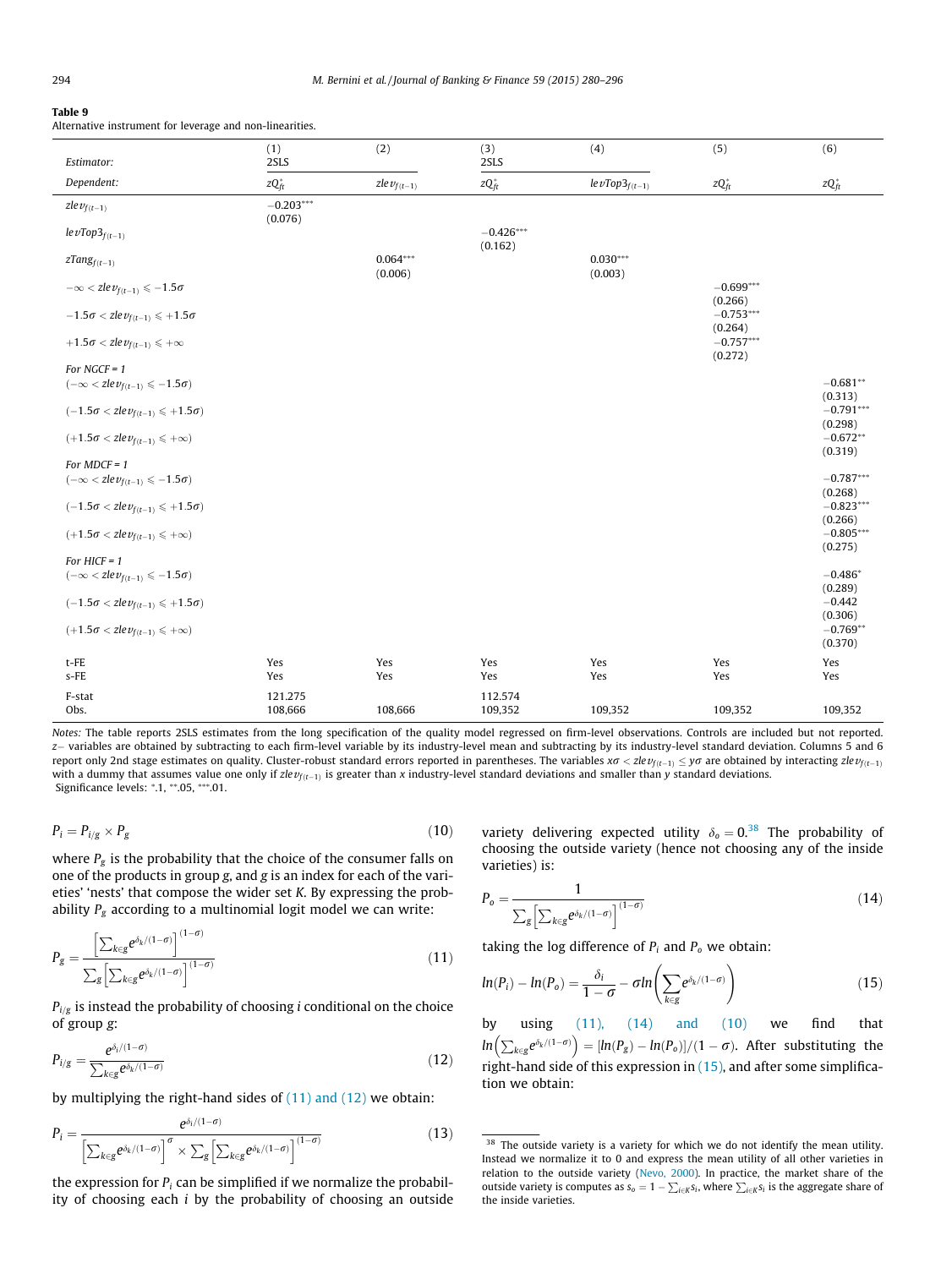$$
ln(P_i) - ln(P_o) = X'_j \beta - \alpha p_i + \sigma(P_{i/g}) + \zeta_i
$$
\n(16)

because the observed market shares  $s_i$ ,  $s_o$  and  $s_{i/g}$  can be thought as empirical counterparts of  $P_i, P_o$  and  $P_{i/g}$  then Eq. (1) that we estimate is the empirical counterpart of Eq. (16).

#### A.2. Computation of the market shares used to estimate Eq. (1)

Market shares  $s_i$  and  $s_{i/g}$  are defined as:

$$
s_i = \frac{qty_i}{MKT_{hs4,d}}
$$

$$
s_{i/g} = \frac{qty_i}{MKT_{hs6,d}}
$$

where  $qty_i$  is the quantity (in kg) of variety *i* exported to market *d*.  $MKT_{hs4,d}$  ( $MKT_{hs6,d}$ ) is destination d's total demand (in kg) for goods belonging to the same HS4(HS6) product class of variety i. Because we do not observe countries' demand at this fine level of product disaggregation, we proxy for it with the total imports of a country in a particular product class.<sup>39</sup> MKT<sub>hs4,d</sub> and MKT<sub>hs6,d</sub> are obtained as:

$$
MKT_{hs4,d} = \frac{\sum_{j}^{hs4,d} qty_j}{1 - s_o}
$$

$$
MKT_{hs6,d}=\frac{\sum_{j}^{hs6,d}qty_j}{1-s_o}
$$

where the numerator  $\sum_{j}^{hs4,d} q t y_j$  is the total quantity exported by French firms in a particular HS4 product class to destination d, and  $\sum_j^{h\mathfrak{so},d} q t y_j$  is the total quantity exported within more disaggregated HS6 product classes. These terms are computed by aggregating individual French firms' exported quantities observed in Customs at the product-destination level. Because the numerators express the import demand of country d from France, in order to obtain the *total* import demand of a country, we divide by  $1 - s<sub>o</sub>$ that is the import share from France in that product class (while  $s_0$  is the import share from all other destinations in that product class). $40$  Market shares are computed for each individual year.

## A.3. Summary statistics from the estimation of Eq. (1)

Table 10 summarizes the estimation results from the 1,217 regressions of Eq. (1) run on individual HS4 product categories. We report the mean, the median, the 1st and the 3rd quartiles of the coefficients obtained in these regressions both by FE and IVFE. FEIV corrects the expected upward bias affecting FE coefficients.

At the bottom of the table we report the percentage of observations with significant IVFE price and elasticity coefficients. These parameters are not statistically different from zero when the equation is not precisely estimated (i.e., insufficient observations). We drop the product categories for which the parameters are insignificant or outside a credible range (i.e.,  $\hat{\alpha}_{\text{IVFE}} < 0$  and  $0 < \hat{\sigma}_{\text{IVFE}} < 1$ ). Although this cleaning shrinks the size of the sample (25% observations are dropped), it enhances the validity of the empirical strategy by retaining only product categories for which we obtain a

#### Table 10

Summary statistics on the estimation of Eq. (1).

|                                                                                                                                       | Mean                                               | Median                                             | 1st Quart.                                         | 3rd Quart.                                         |
|---------------------------------------------------------------------------------------------------------------------------------------|----------------------------------------------------|----------------------------------------------------|----------------------------------------------------|----------------------------------------------------|
| $\hat{\alpha}_{\text{FE}}$<br>$\hat{\alpha}_{IVFE}$<br>$\hat{\sigma}_{\texttt{FF}}$<br>$\hat{\sigma}_{\text{IVFE}}$<br>$Elast_{IVFF}$ | $-0.005$<br>$-0.100$<br>0.942<br>0.564<br>$-2.560$ | $-0.000$<br>$-0.004$<br>0.946<br>0.612<br>$-0.302$ | $-0.002$<br>$-0.018$<br>0.918<br>0.387<br>$-1.084$ | $-0.000$<br>$-0.001$<br>0.966<br>0.791<br>$-0.056$ |
| Observations HS4                                                                                                                      | 14.647                                             | 4.735                                              | 1.479                                              | 14.800                                             |
| 5% Sign. $\hat{\alpha}_{IVFF}$<br>5% Sign. $\hat{\sigma}_{IVFF}$                                                                      | 77%<br>92%                                         |                                                    |                                                    |                                                    |

valid measure of quality. Elast<sub>IVFF</sub> is computed using the formula in Berry (1994).

### References

- [Aghion, P., Askenazy, P., Berman, N., Cette, G., Eymard, L., 2012. Credit constraints](http://refhub.elsevier.com/S0378-4266(15)00181-8/h0005) [and the cyclicality of r&d investment: evidence from France. J. Eur. Econ. Assoc.](http://refhub.elsevier.com/S0378-4266(15)00181-8/h0005) [10 \(5\), 1001–1024.](http://refhub.elsevier.com/S0378-4266(15)00181-8/h0005)
- [Ahn, S., Denis, D.J., Denis, D.K., 2006. Leverage and investment in diversified firms. J.](http://refhub.elsevier.com/S0378-4266(15)00181-8/h0010) [Finan. Econ. 79 \(2\), 317–337.](http://refhub.elsevier.com/S0378-4266(15)00181-8/h0010)
- [Amiti, M., Weinstein, D.E., 2011. Exports and financial shocks. Q. J. Econ. 126 \(4\),](http://refhub.elsevier.com/S0378-4266(15)00181-8/h0015) [1841–1877.](http://refhub.elsevier.com/S0378-4266(15)00181-8/h0015)
- [Arellano, M., Bond, S., 1991. Some tests of specification for panel data: Monte Carlo](http://refhub.elsevier.com/S0378-4266(15)00181-8/h0020) [evidence and an application to employment equations. Rev. Econ. Stud. 58 \(2\),](http://refhub.elsevier.com/S0378-4266(15)00181-8/h0020) [277–297](http://refhub.elsevier.com/S0378-4266(15)00181-8/h0020).
- [Bastos, P., Silva, J., 2010. The quality of a firm's exports: where you export to](http://refhub.elsevier.com/S0378-4266(15)00181-8/h0025) [matters. J. Int. Econ. 82 \(2\), 99–111, ISSN 0022-1996](http://refhub.elsevier.com/S0378-4266(15)00181-8/h0025).
- [Bellone, F., Musso, P., Nesta, L., Schiavo, S., 2010. Financial constraints and firm](http://refhub.elsevier.com/S0378-4266(15)00181-8/h0030) [export behaviour. World Econ. 33 \(3\), 347–373](http://refhub.elsevier.com/S0378-4266(15)00181-8/h0030).
- [Berry, S.T., 1994. Estimating discrete-choice models of product differentiation.](http://refhub.elsevier.com/S0378-4266(15)00181-8/h0035)
- [RAND J. Econ. 25 \(2\), 242–262](http://refhub.elsevier.com/S0378-4266(15)00181-8/h0035). [Bertrand, M., Schoar, A., Thesmar, D., 2007. Banking deregulation and industry](http://refhub.elsevier.com/S0378-4266(15)00181-8/h0040) [structure: evidence from the French banking reforms of 1985. J. Finance 62 \(2\),](http://refhub.elsevier.com/S0378-4266(15)00181-8/h0040) [597–628](http://refhub.elsevier.com/S0378-4266(15)00181-8/h0040).
- [Bond, S., Harhoff, D., Reenen, J.V., 2010. Investment, R&D and financial constraints in](http://refhub.elsevier.com/S0378-4266(15)00181-8/h0045) [Britain and Germany. In: Contributions in Memory of Zvi Griliches, NBER](http://refhub.elsevier.com/S0378-4266(15)00181-8/h0045) [Chapters. National Bureau of Economic Research, Inc, pp. 433–460.](http://refhub.elsevier.com/S0378-4266(15)00181-8/h0045)
- [Brander, J.A., Lewis, T.R., 1986. Oligopoly and financial structure: the limited](http://refhub.elsevier.com/S0378-4266(15)00181-8/h0050) [liability effect. Am. Econ. Rev. 76 \(5\), 956–970.](http://refhub.elsevier.com/S0378-4266(15)00181-8/h0050)
- [Bronars, S.G., Deere, D.R., 1991. The threat of unionization, the use of debt, and the](http://refhub.elsevier.com/S0378-4266(15)00181-8/h0055) [preservation of shareholder wealth. Q. J. Econ. 106 \(1\), 231–254.](http://refhub.elsevier.com/S0378-4266(15)00181-8/h0055)
- [Campello, M., 2003. Capital structure and product markets interactions: evidence](http://refhub.elsevier.com/S0378-4266(15)00181-8/h0060) [from business cycles. J. Financ. Econ. 68 \(3\), 353–378](http://refhub.elsevier.com/S0378-4266(15)00181-8/h0060).
- [Campello, M., 2006. Debt financing: does it boost or hurt firm performance in](http://refhub.elsevier.com/S0378-4266(15)00181-8/h0065) [product markets? J. Financ. Econ. 82 \(1\), 135–172.](http://refhub.elsevier.com/S0378-4266(15)00181-8/h0065)
- [Chu, Y., 2012. Optimal capital structure, bargaining, and the supplier market](http://refhub.elsevier.com/S0378-4266(15)00181-8/h0070) [structure. J. Financ. Econ. 106 \(2\), 411–426.](http://refhub.elsevier.com/S0378-4266(15)00181-8/h0070)
- [Clayton, M.J., 2009. Debt, investment, and product market competition: a note on](http://refhub.elsevier.com/S0378-4266(15)00181-8/h0075) [the limited liability effect. J. Banking Finance 33 \(4\), 694–700](http://refhub.elsevier.com/S0378-4266(15)00181-8/h0075).
- [Coricelli, F., Driffield, N., Pal, S., Roland, I., 2012. When does leverage hurt](http://refhub.elsevier.com/S0378-4266(15)00181-8/h0080) [productivity growth? A firm-level analysis. J. Int. Money Finance 31 \(6\),](http://refhub.elsevier.com/S0378-4266(15)00181-8/h0080) [1674–1694.](http://refhub.elsevier.com/S0378-4266(15)00181-8/h0080)
- [Demirguc-Kunt, A., Maksimovic, V., 1999. Institutions, financial markets, and firm](http://refhub.elsevier.com/S0378-4266(15)00181-8/h0085) [debt maturity. J. Financ. Econ. 54 \(3\), 295–336.](http://refhub.elsevier.com/S0378-4266(15)00181-8/h0085)
- Feenstra, R.C., Li, Z., Yu, M., 2011. Exports and credit constraints under incomplete information: theory and evidence from China. NBER Working Papers.
- [Frank, M.Z., Goyal, V.K., 2009. Capital structure decisions: which factors are reliably](http://refhub.elsevier.com/S0378-4266(15)00181-8/h0095) [important? Financ. Manag. 38 \(1\), 1–37.](http://refhub.elsevier.com/S0378-4266(15)00181-8/h0095)
- Gaulier, G., Zignago, S., 2010. BACI: international trade database at the productlevel. The 1994-2007 version, CEPII Working Papers 2010-23.
- [Guariglia, A., 2008. Internal financial constraints, external financial constraints, and](http://refhub.elsevier.com/S0378-4266(15)00181-8/h0105) [investment choice: evidence from a panel of UK firms. J. Banking Finance 32 \(9\),](http://refhub.elsevier.com/S0378-4266(15)00181-8/h0105) [1795–1809.](http://refhub.elsevier.com/S0378-4266(15)00181-8/h0105)
- [Hall, B.H., 2002. The financing of research and development. Oxford Rev. Econ.](http://refhub.elsevier.com/S0378-4266(15)00181-8/h0110) [Policy 18 \(1\), 35–51.](http://refhub.elsevier.com/S0378-4266(15)00181-8/h0110)
- [Hennessy, C.A., Livdan, D., 2009. Debt, bargaining, and credibility in firm-supplier](http://refhub.elsevier.com/S0378-4266(15)00181-8/h0115) [relationships. J. Financ. Econ. 93 \(3\), 382–399.](http://refhub.elsevier.com/S0378-4266(15)00181-8/h0115)
- [Jensen, M.C., Meckling, W.H., 1976. Theory of the firm: managerial behavior, agency](http://refhub.elsevier.com/S0378-4266(15)00181-8/h0120) [costs and ownership structure. J. Finance Econ. 3 \(4\), 305–360.](http://refhub.elsevier.com/S0378-4266(15)00181-8/h0120)
- [Jong, A.D., Kabir, R., Nguyen, T.T., 2008. Capital structure around the world: the roles](http://refhub.elsevier.com/S0378-4266(15)00181-8/h0125) [of firm- and country-specific determinants. J. Banking Finance 32 \(9\), 1954–](http://refhub.elsevier.com/S0378-4266(15)00181-8/h0125) [1969.](http://refhub.elsevier.com/S0378-4266(15)00181-8/h0125)
- [Kale, J.R., Shahrur, H., 2007. Corporate capital structure and the characteristics of](http://refhub.elsevier.com/S0378-4266(15)00181-8/h0130) [suppliers and customers. J. Finance Econ. 83 \(2\), 321–365](http://refhub.elsevier.com/S0378-4266(15)00181-8/h0130).
- [Khandelwal, A., 2010. The long and short \(of\) quality ladders. Rev. Econ. Stud. 77 \(4\),](http://refhub.elsevier.com/S0378-4266(15)00181-8/h0135) [1450–1476.](http://refhub.elsevier.com/S0378-4266(15)00181-8/h0135)
- [Kraus, A., Litzenberger, R.H., 1973. A state-preference model of optimal financial](http://refhub.elsevier.com/S0378-4266(15)00181-8/h0140) [leverage. J. Finance 28 \(4\), 911–922](http://refhub.elsevier.com/S0378-4266(15)00181-8/h0140).

 $39$  This proxy is based on the assumption that the imports of a country in a given product class is proportional to its total demand for that product. Because in regressions on quality we control for country-specific fixed effects, this approximation does not affect our final results.

We compute  $s_0$  using the quantities of each country's import from France and from other origins, within each HS6 and HS4 product class, reported in the BACI dataset (Gaulier and Zignago, 2010).